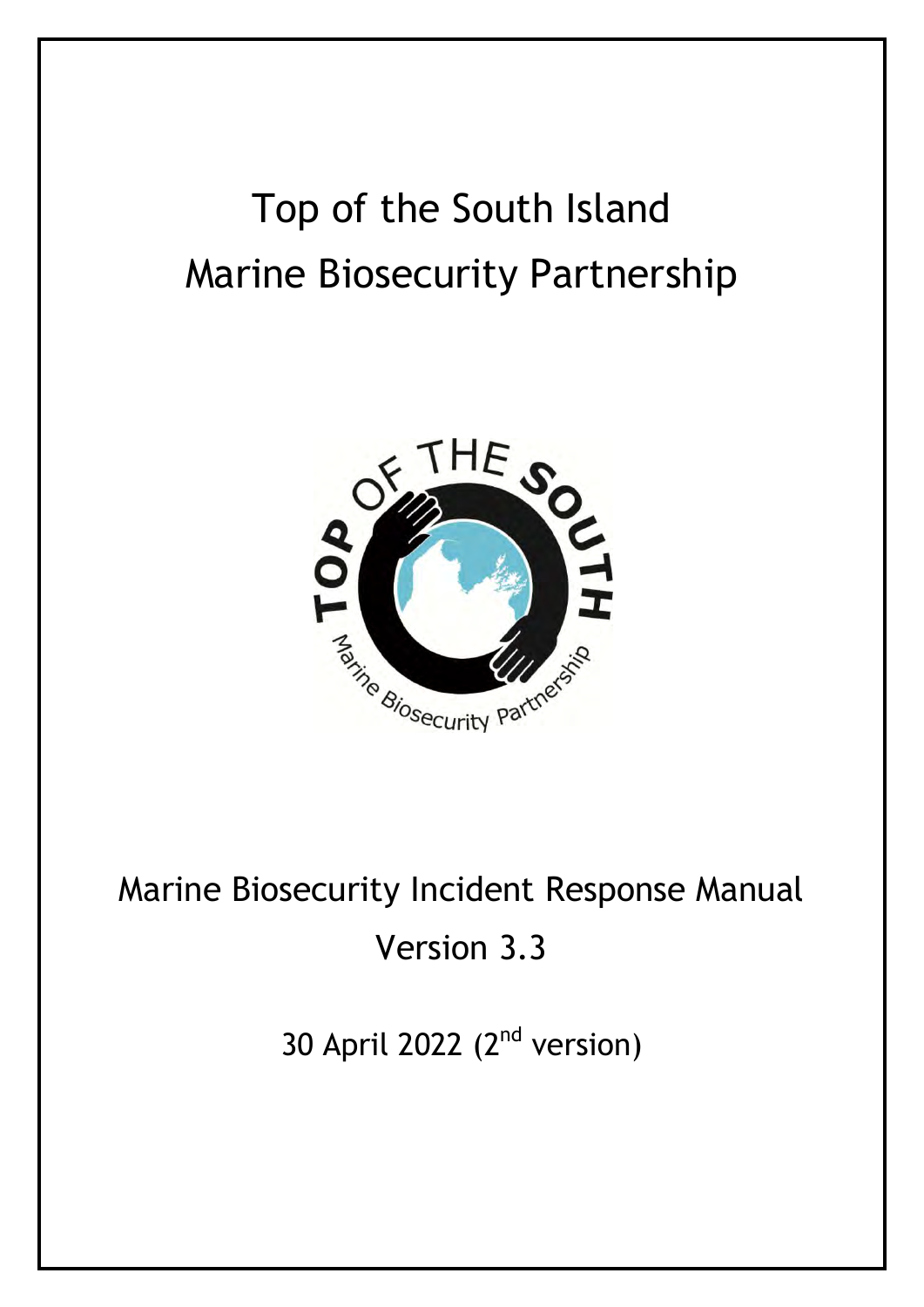## **Contents**

| 1.<br>2.<br>3.<br>$\overline{4}$ .                                               |
|----------------------------------------------------------------------------------|
|                                                                                  |
|                                                                                  |
|                                                                                  |
|                                                                                  |
|                                                                                  |
|                                                                                  |
|                                                                                  |
|                                                                                  |
| Appendix 7. Haul-out and hard stand directory - Lower North Island, South Island |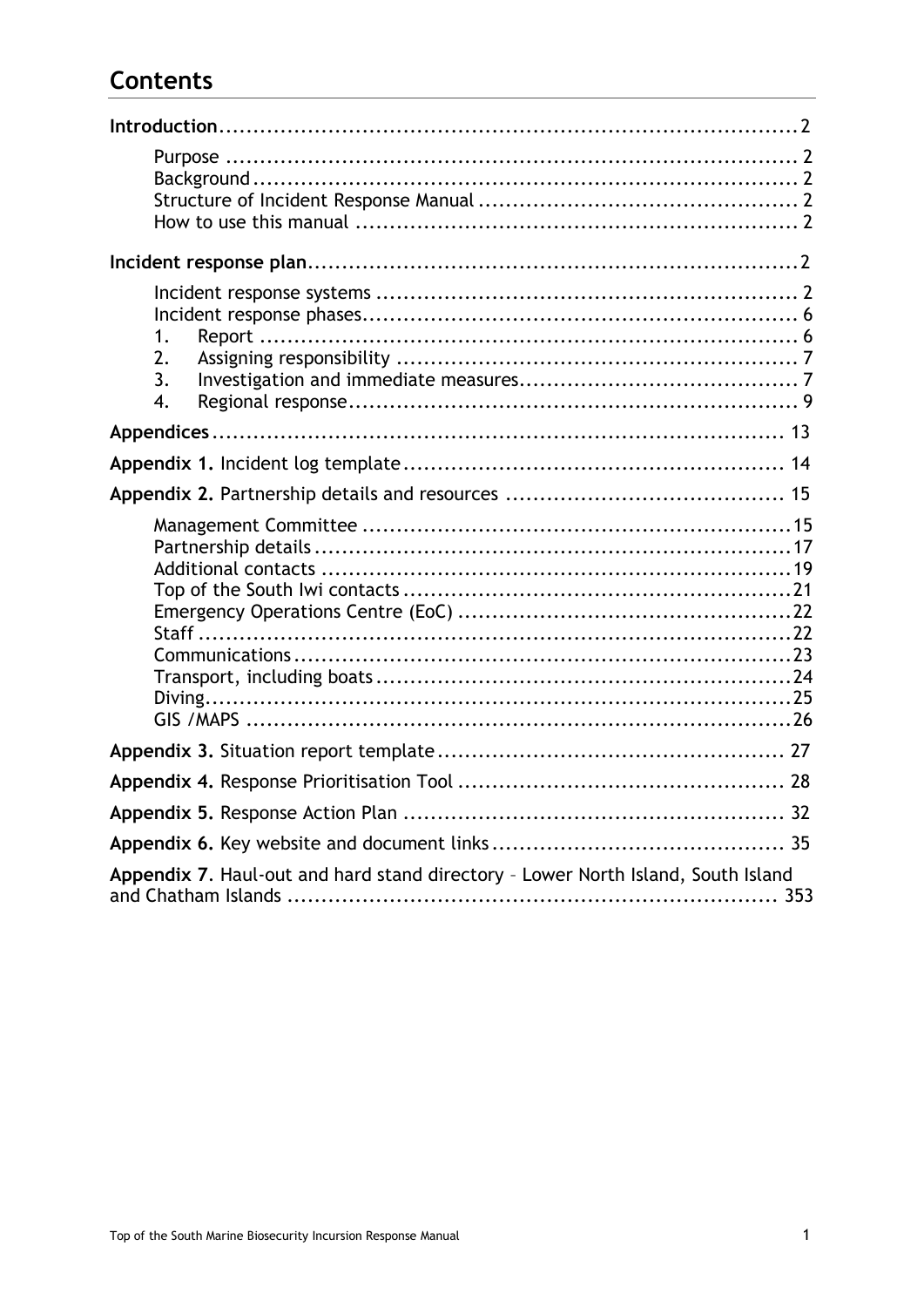## <span id="page-2-0"></span>**Introduction**

## <span id="page-2-1"></span>**Purpose**

The purpose of this Manual is to provide an agreed process for TOS Partners responding to an incident that poses a marine biosecurity risk within the Top of the South Island region. Incidents include reports of marine risk organism incursions and suspect risk vectors. This Manual sets out guidance so that decisions and processes are approached in a consistent and agreed manner by all Councils and stakeholders with regional responsibilities under the Partnership.

## <span id="page-2-2"></span>**Background**

Roles and responsibilities for marine pest management are set out in the Biosecurity Act 1993 and the Pest Management National Plan of Action 2011. Within the Top of the South Island Marine Biosecurity Partnership there are ongoing efforts to clarify how the roles and responsibilities that are set out in statute and policy apply to marine incursions within the region. This Manual reflects the ongoing discussions and understanding of how marine incursions are managed at a regional level and outlines the roles and responsibilities for regional incursion responses.

## <span id="page-2-3"></span>**Structure of Incident Response Manual**

This Manual contains the decision making processes and rationale, roles and responsibilities and contact details that will be used in the event of a regional incident. The appendices contain supporting information. Where additional information is available but not critical to the Manual, there are footnotes, with links to websites for further detail (also see Appendix 6).

## <span id="page-2-4"></span>**How to use this manual**

All partners of the TOSMBP are encouraged to follow the guidance set out in this Manual in the event of an incident. It remains open, however, to the lead agency to tailor the processes and guidance in the Manual to suit the scale and type of incident and internal processes and systems. The Manual is intended to support individual Council Marine Biosecurity Management Plans. Various decision guides and templates for recording are in the supporting appendices.

## <span id="page-2-5"></span>**Incident response plan**

## <span id="page-2-6"></span>**Incident response systems**

The incident response system documented in this plan is split into the two most likely incidents:

- Report of a high risk vessel (Figure 1).
- Report of a high risk organism in a place e.g. Wharf piles (Figure 2).

**A high risk vessel** is defined as a vessel with known or suspect harmful organism or conspicuous fouling (3 - 5 on the level of fouling scale or >5% hull fouling cover). This could include a vessel from a known high risk area in NZ.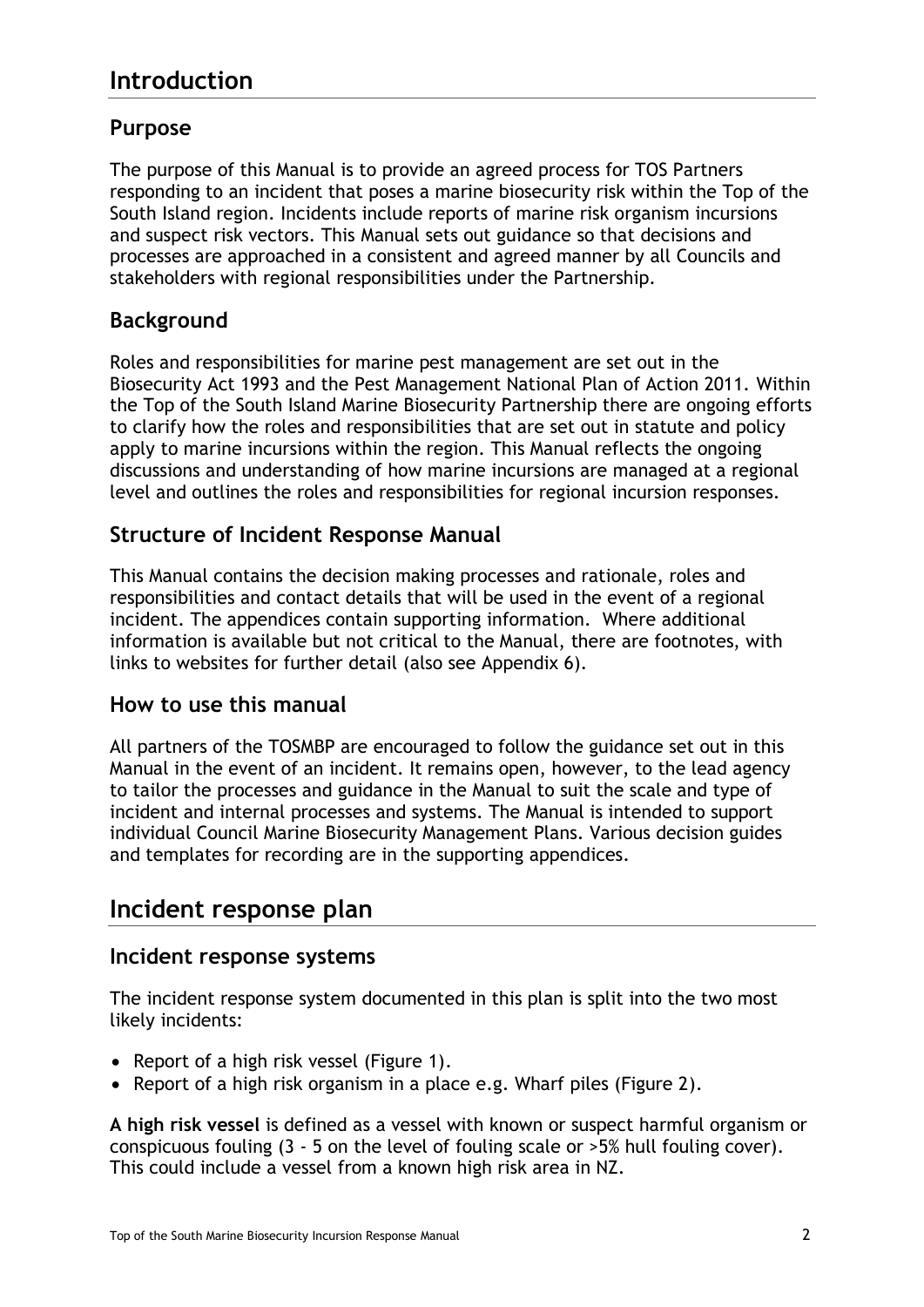**A high risk organism** is potentially harmful, new to New Zealand and or new to the region. Formal identification by MITS may confirm its identity. A high risk organism could also be something that is considered potentially harmful regionally. Referred to in this manual as potential harmful or unknown organism.

Each figure includes steps through the four main stages of a regional led marine biosecurity incident response in top of the south;

- 1. Report of a potential high risk vessel or high risk organism.
- 2. Assigning responsibility.
- 3. Initial Investigation of the problem and instigation of immediate measures.
- 4. Responding to the incident.

At each phase there will be decisions that need to be made, these are expanded on in the next section.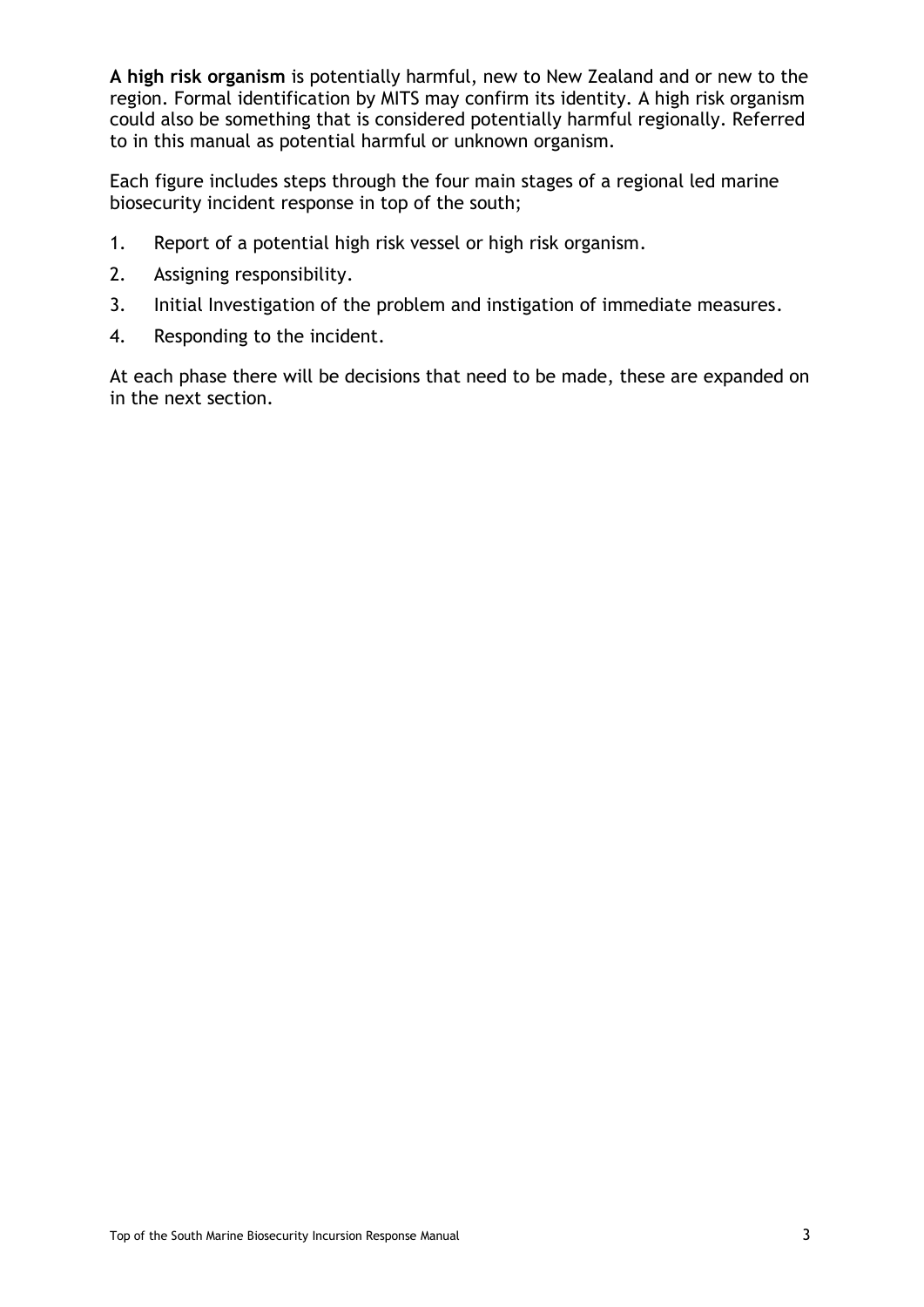

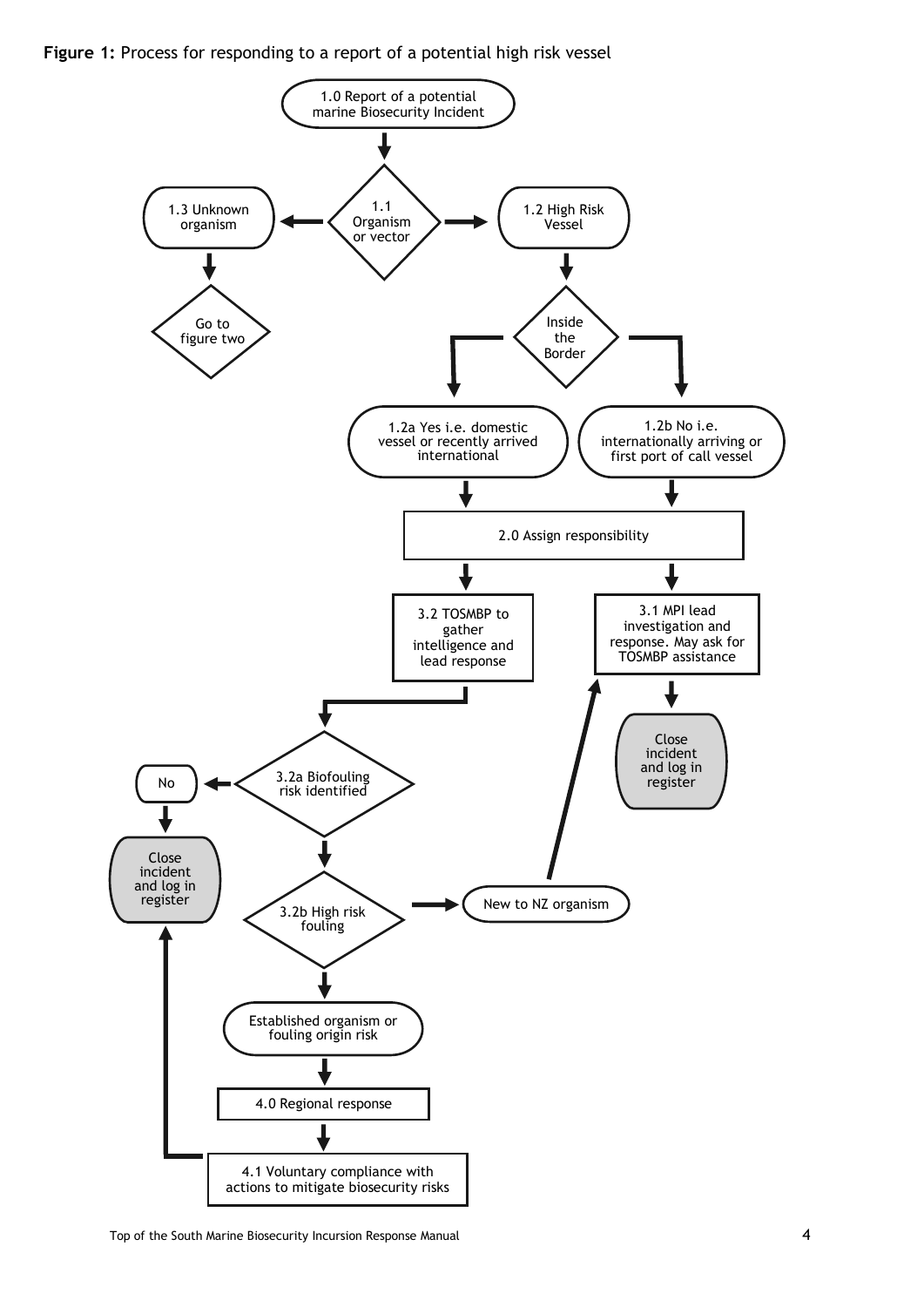#### **Figure 2:** Process for responding to a report of a potential harmful organism

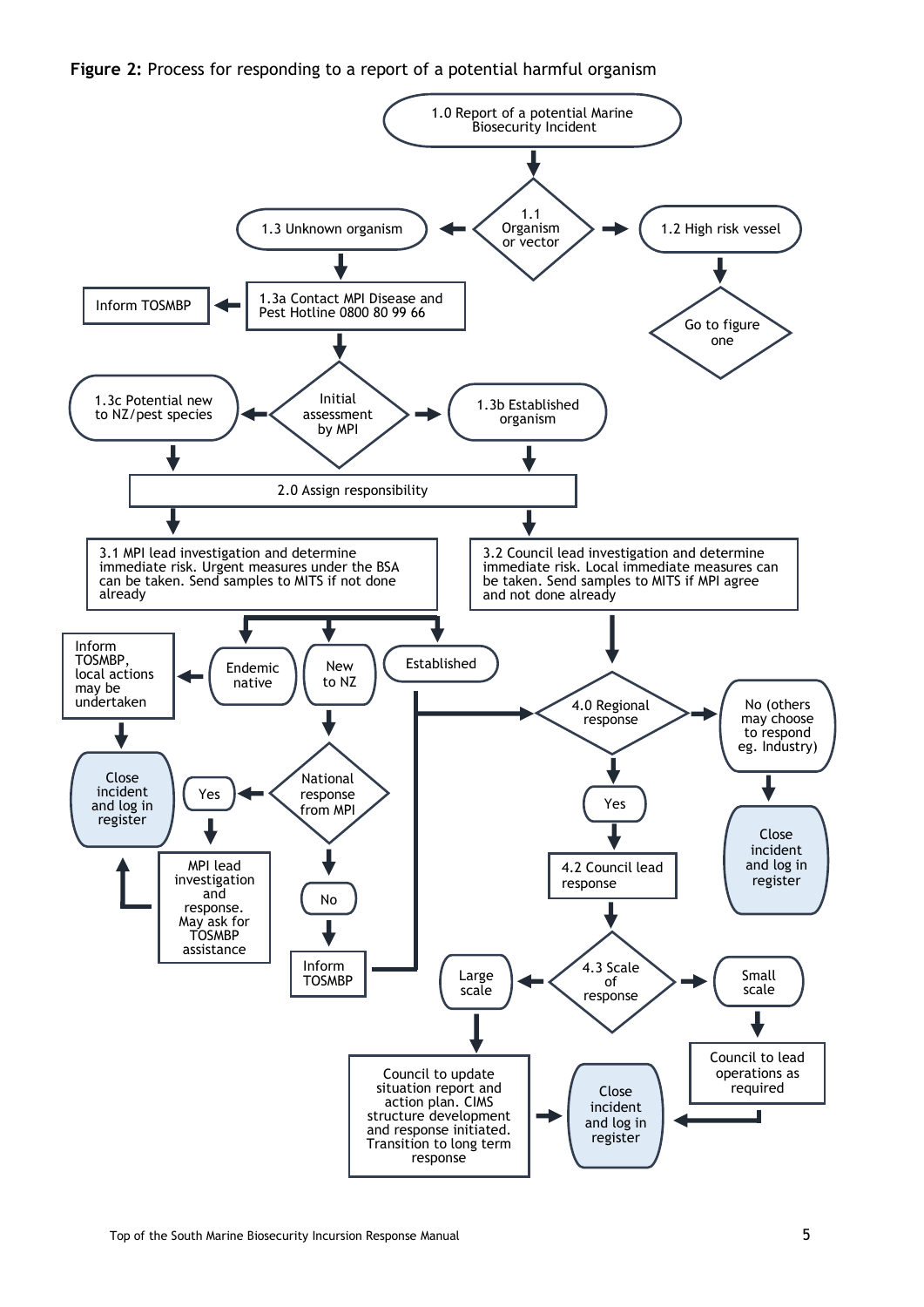## <span id="page-6-0"></span>**Incident response phases**

#### <span id="page-6-1"></span>**1. Report**

Reports of incidents may be received by MPI, a council or the coordination team. These are typically reports of a possible high risk organism at a place or on a vessel, or a risk vector such as a highly fouled vessel.

Following receipt of a report of a potentially harmful organism call the MPI Pest and Disease hotline 0800 809 966 (except for established organisms).

The coordination team may, by agreement of the management committee, manage the report phase of the incident until the lead agency is determined.

|                  | <b>Action</b>                                                                                                          | Supporting documents and<br>information  |
|------------------|------------------------------------------------------------------------------------------------------------------------|------------------------------------------|
| 1.0              | Report of a potential marine biosecurity incident.<br>• Fill in the incident log template.                             | Incident Log Template<br>(Appendix One). |
| 1.1              | Organism or Vector?                                                                                                    | Refer definitions on pages 2 &<br>3      |
| 1.2              | High risk vessel:                                                                                                      |                                          |
|                  | • Go to the next phase in Figure 1.                                                                                    |                                          |
| 1.2a             | Inside the border:                                                                                                     | Refer 2.0 for responsibility.            |
|                  | This step determines whether the potentially high risk<br>vessel is inside or outside the border, and also its origin. |                                          |
| 1.2 <sub>b</sub> | Outside the border:                                                                                                    | Refer 2.0 for responsibility.            |
|                  | This step determines whether the potentially high risk<br>vessel is inside or outside the border, and also its origin. |                                          |
| 1.3              | High Risk organism:                                                                                                    |                                          |
|                  | • Go to the Figure 2.                                                                                                  |                                          |
| 1.3a             | Contact MPI Pest and Disease hotline 0800 80 99 66.                                                                    |                                          |
| 1.3 <sub>b</sub> | Initial assessment: Established organisms.                                                                             | Refer 2.0 for responsibility.            |
|                  | This step determines whether the organism is established<br>or unidentified therefore potentially harmful.             |                                          |
| 1.3c             | Initial assessment: Unidentified organisms.                                                                            | Refer 2.0 for responsibility.            |
|                  | This step determines whether the organism is established<br>or unidentified therefore potentially harmful.             |                                          |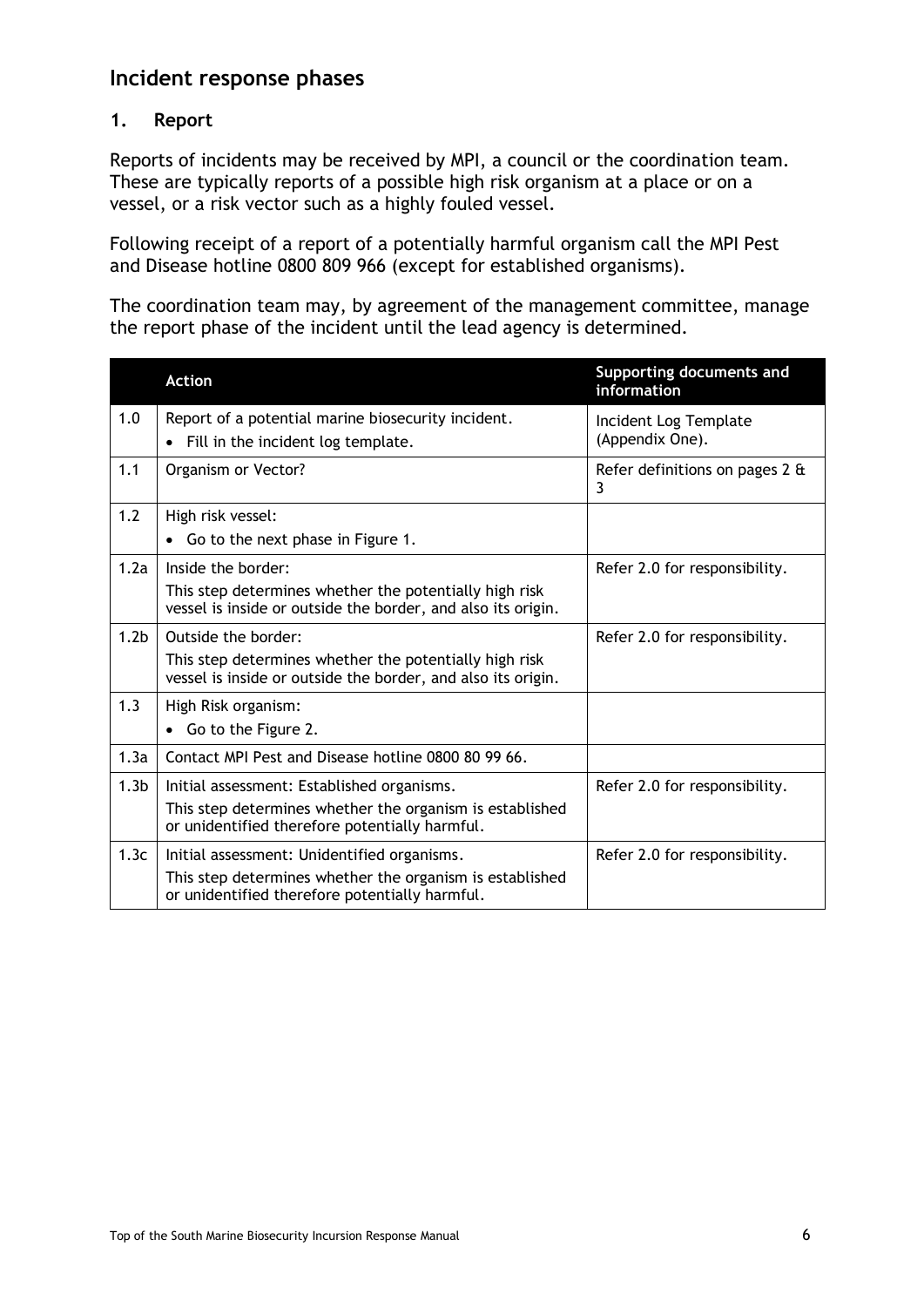#### <span id="page-7-0"></span>**2. Assigning responsibility**

Once the nature of the incident has been determined, it needs to be decided who will lead the response to the incursion. The following guidelines should be used to determine who has the lead responsibility. Where there is uncertainty, the lead defaults to the council until more information is gathered and the most appropriate lead agency can be more clearly defined. The lead agency may work with other agencies and/or industry in a joint response.

Generally international vessels are the responsibility of MPI and domestic vessels the Regional Council.

Generally harmful organisms, new to NZ, or that are unknown are the responsibility of MPI. Organisms established in New Zealand are the responsibility of Regional Councils unless MPI has established a national programme of action for them.

|     | <b>Situation</b>                                                                                      | <b>Lead responsibility</b>                                                                 |
|-----|-------------------------------------------------------------------------------------------------------|--------------------------------------------------------------------------------------------|
| 2.0 | Potential high risk vessel outside of the border (i.e.<br>international or first port of all vessel). | MPI Border Staff (go to 3.1).                                                              |
| 2.0 | Potential high risk vessel inside of the border (i.e. domestic<br>vessel).                            | Regional Council that has<br>jurisdiction in the location of<br>the vessel (go to $3.2$ ). |
| 2.0 | Potential harmful organism that is new to New Zealand or<br>of unknown origin.                        | MPI Incursion Investigators and<br>Response staff (go to 3.1).                             |
| 2.0 | Potential harmful organism that is established elsewhere in<br>NZ or the TOS.                         | Regional Council that has<br>jurisdiction in the location of<br>the organism (go to 3.2).  |

#### <span id="page-7-1"></span>**3. Investigation and immediate measures**

There is usually a need for initial intelligence to be gathered to assess the nature of the risk and whether any immediate measures are required (i.e. to address immediately apparent risk or uncertainty). The risk assessment will generally be undertaken by the lead agency, in the case of local investigations MPI can be approached to assist.

|     | Action                                                                                                                                                                                                                                                                     | Supporting documents and<br>information            |  |
|-----|----------------------------------------------------------------------------------------------------------------------------------------------------------------------------------------------------------------------------------------------------------------------------|----------------------------------------------------|--|
| 3.1 | This step determines that MPI is the lead investigation and<br>response agency.                                                                                                                                                                                            | MPI has its own procedures.                        |  |
|     | MPI may request assistance from the TOSMBP.                                                                                                                                                                                                                                |                                                    |  |
| 3.2 | This step determines that the Council is the lead<br>investigation agency.                                                                                                                                                                                                 | Partnership details and<br>resources (Appendix 2). |  |
|     | Gather intelligence to determine immediate risk.<br>Send samples to MITS if MPI agree.<br>Council undertake immediate measures to prevent<br>further risk.<br>Partnership details and resources available to assist in<br>investigations are summarised in the appendices. |                                                    |  |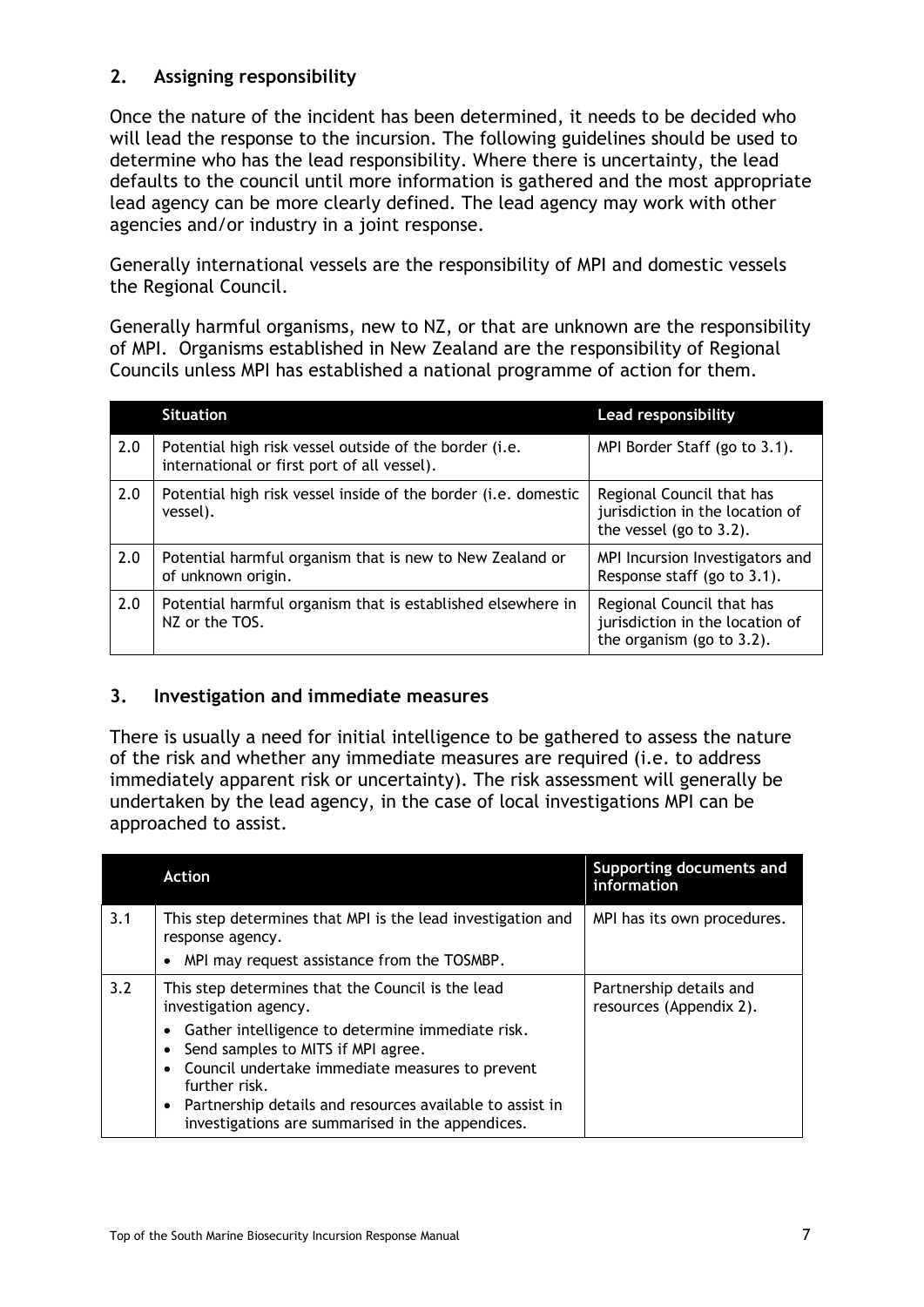|                  | <b>Action</b>                                                                                                                                                  | Supporting documents and<br>information |
|------------------|----------------------------------------------------------------------------------------------------------------------------------------------------------------|-----------------------------------------|
| 3.2a             | Biofouling Risk Identified:                                                                                                                                    |                                         |
|                  | This step determines if a biofouling risk has been<br>identified, either reported or physically identified (e.g.<br>high Level of Fouling.                     |                                         |
|                  | Council gathers information to assess if a biofouling risk<br>exists.                                                                                          | (Go to 3.2b)                            |
|                  | If biofouling risk confirmed, determine if high risk.                                                                                                          |                                         |
| 3.2 <sub>b</sub> | High Risk Fouling:                                                                                                                                             |                                         |
|                  | This step determines that confirmation has been received<br>of high risk fouling. This could be determined by the vessel<br>history or confirmation from MITS. |                                         |
|                  | • Council gathers information to assess if high risk fouling<br>exists.                                                                                        | (Go to 4.1)                             |
|                  | If established organism then council led response.                                                                                                             | (Go to 3.1)                             |
|                  | If new to NZ organism or unknown then MPI led<br>response.                                                                                                     |                                         |

## *3.1 MPI investigations and response*

MPI Investigations will be led by an Incursion Investigator who may request more information, including the collection of samples. The Incursion Investigator will advise on the sample collection, handling and transport protocols. MPI investigators can undertake urgent measures under the Biosecurity Act 1993. Quarantine Officers also have powers for First Port of Call vessels.

MPI lead responses follow a single scalable response model to respond to all organisms or goods that pose a biosecurity risk to the values of New Zealand (economic, environmental, human health and socio-cultural).This system is used for responses of all sizes across all sectors, and is applied both for new incursions and for managing established pests.

Where MPI is leading the response, the Partnership's principal role is support and assist as requested.

The Management Committee may be required to meet and discuss proposed actions and also decide on what resources and staff are available to assist. The resources available are summarised in Appendix 2 along with Partnership contact details. Resources include what is immediately available to assist in an incident response such as boats, divers, maps, staff etc.

## *3.2 Regional Council investigations*

Regional Council investigations will be led by the Regional Council representative. Samples may be taken but MPI must be notified and agree if they are intended to be sent to MITS for identification. Immediate measures by a Council may involve securing a site or containing a vector to prevent any immediate risk from potentially harmful organisms. In all cases, such measures will require gaining the voluntary cooperation of parties. If this is not possible, use of powers under Section 6 of the Biosecurity Act 1993 will need to be considered and will depend on the status of the organism and powers of the regional council. The chair of the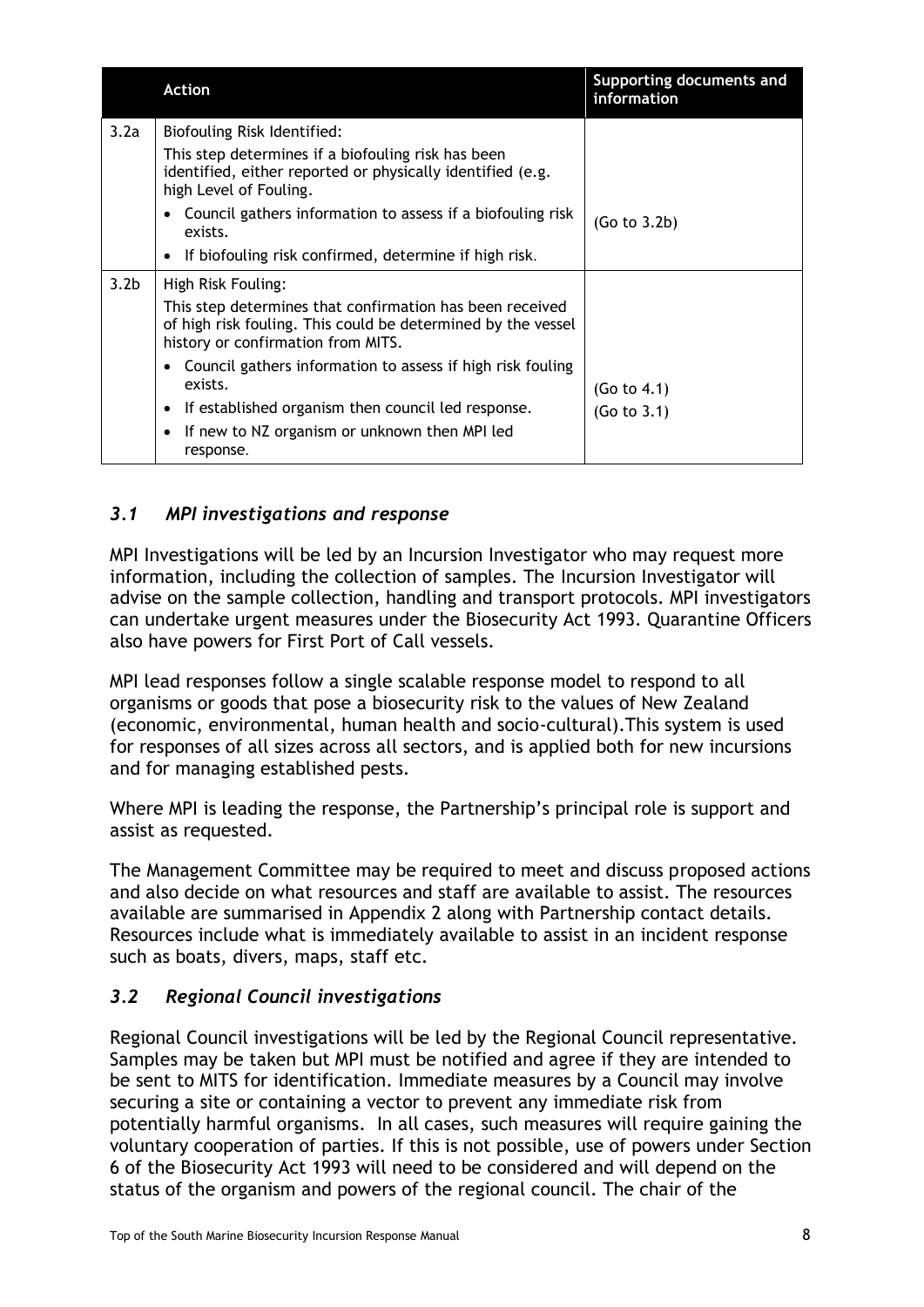Management Committee has the discretionary powers to spend up to \$5,000 for immediate response activities.

The resources available are summarised in Appendix 2 along with Partnership contact details. Resources include what is immediately available to assist in an incident investigation and response such as boats, divers, maps, staff etc.

## *3.2a Biofouling risk identified*

Where a high risk vessel is suspected to contain a biofouling risk, this needs to be documented and investigated. Details on the vessel itself, recent history, location and nature of risk need to be obtained. Samples may be taken but MPI must be notified and agree if they are intended to be sent to MITS for identification.

A biofouling risk on a vessel is a vessel with a suspect harmful organism or conspicuous fouling (3-5 on the level of fouling scale or >5% hull fouling cover). This could also include a vessel from a known high risk area in NZ

There may be instances when a response is undertaken without formal identification such as a vessel from a high risk area and intends to stay in the top of the south

## *3.2b High risk fouling*

Confirmation of high risk fouling will generally be supported by appropriate identification of a harmful organism. The actions will depend on whether the organism is already established in NZ or new.

High risk fouling on a vessel is the confirmed presence of a high risk or potentially harmful organism on that vessel. In addition to identification, high risk fouling could be determined by the travel history of the vessel.

## <span id="page-9-0"></span>**4. Regional response**

Once the investigation has collected more information, a decision needs to be made about whether to progress to a response or not and what size response is appropriate. MPI have their own response procedures, this section relates to a council led response. There may be instances of joint agency responses and this section can be used as a guide. There may also be instances where another agency may choose to respond such as the Aquaculture industry.

- In all Council led response situations, the key questions to ask are:
- Is the organism regionally significant? How? Why? What will it impact?
- Can anything be done about it? What? How much will it cost and how long will we need to respond for?
- What responses are feasible with the resources (including funding) available?
- Will the responses cure or control the problem? Will it recur?

The incident response prioritisation tool (based on MPI's response system) located in Appendix 4 will assist the responding agency/ies in deciding on response and management options.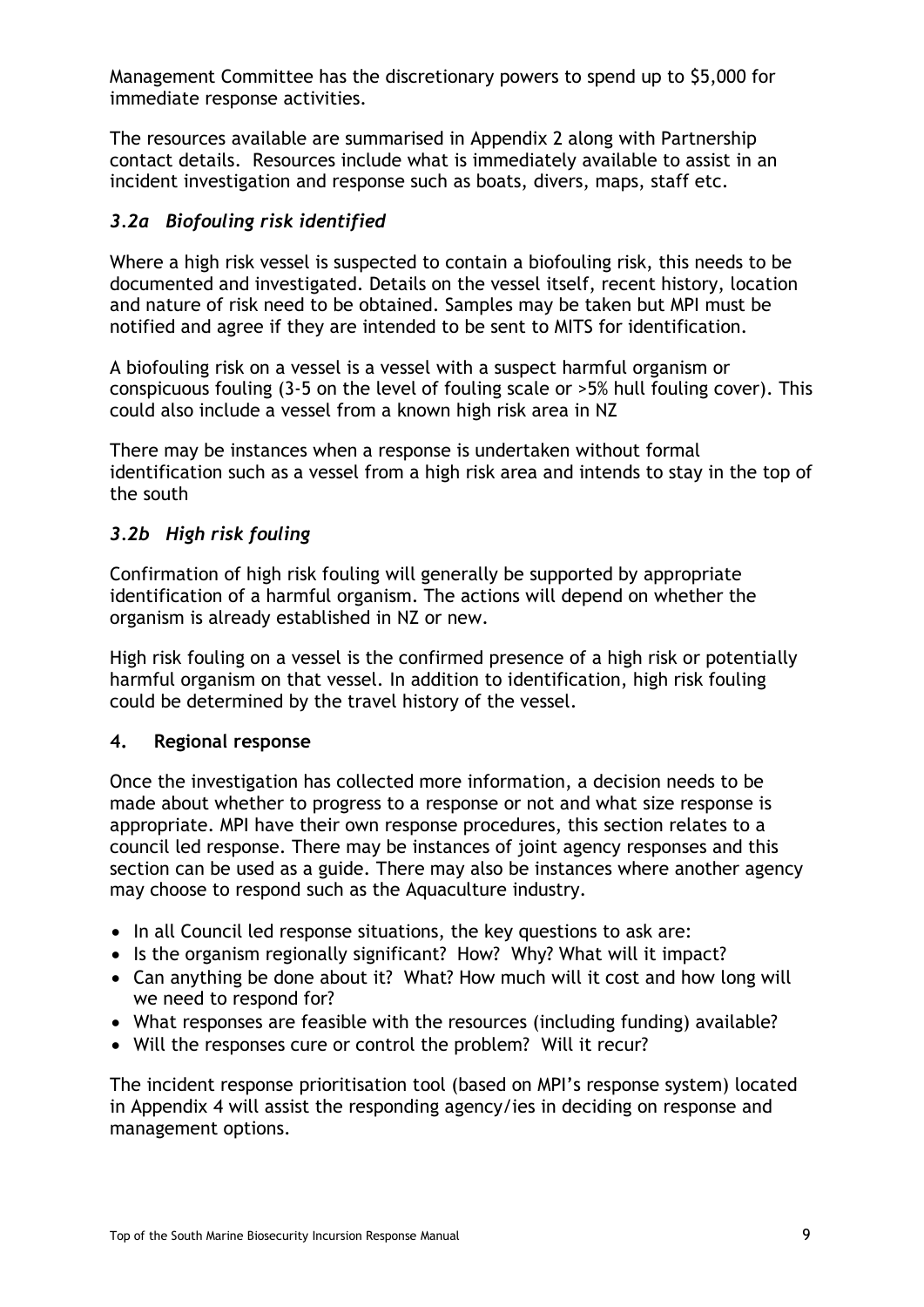|     | <b>Action</b>                                                                                                                                                                                                                              | Supporting documents and<br>information                                                                                                                     |
|-----|--------------------------------------------------------------------------------------------------------------------------------------------------------------------------------------------------------------------------------------------|-------------------------------------------------------------------------------------------------------------------------------------------------------------|
| 4.0 | Regional Response:<br>This step determines whether a regional response is to be<br>undertaken.<br>TOSMBP review response prioritisation tool to assist in<br>$\bullet$<br>decision making.<br>Interested parties consultation<br>$\bullet$ | Response prioritisation tool<br>(Appendix 4).<br>Partnership details and<br>resources (Appendix 2)                                                          |
| 4.1 | Council response to fouled vessel with established<br>organisms:<br>TOSMBP Complete situation report.<br>$\bullet$<br>Council to instigate voluntary compliance measures.                                                                  | <b>Situation Report Template</b><br>(Appendix 3).                                                                                                           |
| 4.2 | Council response to established organisms:<br>TOSMBP Complete situation report.<br>TOSMBP Complete response action plan.                                                                                                                   | <b>Situation Report Template</b><br>(Appendix 3).<br><b>Response Prioritisation Tool</b><br>(Appendix 4).<br>Response Action Plan<br>Template (Appendix 5). |
| 4.3 | Response scale:<br>This step determines whether the scale of the response is<br>small or large.<br>Update situation report.<br>$\bullet$<br>Update response action plan.<br>٠<br>Determine scale of response.                              | <b>Situation Report Template</b><br>(Appendix 3).<br><b>Response Prioritisation Tool</b><br>(Appendix 4).<br>Response Action Plan<br>Template (Appendix 5). |
|     | Small scale response:<br>Council to lead operations as required.                                                                                                                                                                           |                                                                                                                                                             |
|     | Large scale response:<br>CIMS structure development and response initiated.<br>$\bullet$<br>Transition to long term response                                                                                                               | Key website and document<br>links (Appendix 6).                                                                                                             |

## *4.1 Council response to fouled vessel with established organisms*

Ask vessel to voluntarily comply with actions to mitigate biosecurity risk. Consult with MPI if Biosecurity Act provisions can be used. Local marina or port rules may enable some action to be taken. Harbourmaster powers may also be able to be used for established organisms.

Initial actions include the completion of a situation report (see Appendix 3 for template) to reflect the current situation.

## *4.2 Council response to established organisms*

Regional councils will follow their organisational processes where these exist, or the guidance in this Manual where they do not.

Initial actions include the completion of a situation report (see Appendix 3 for template) to reflect the current situation.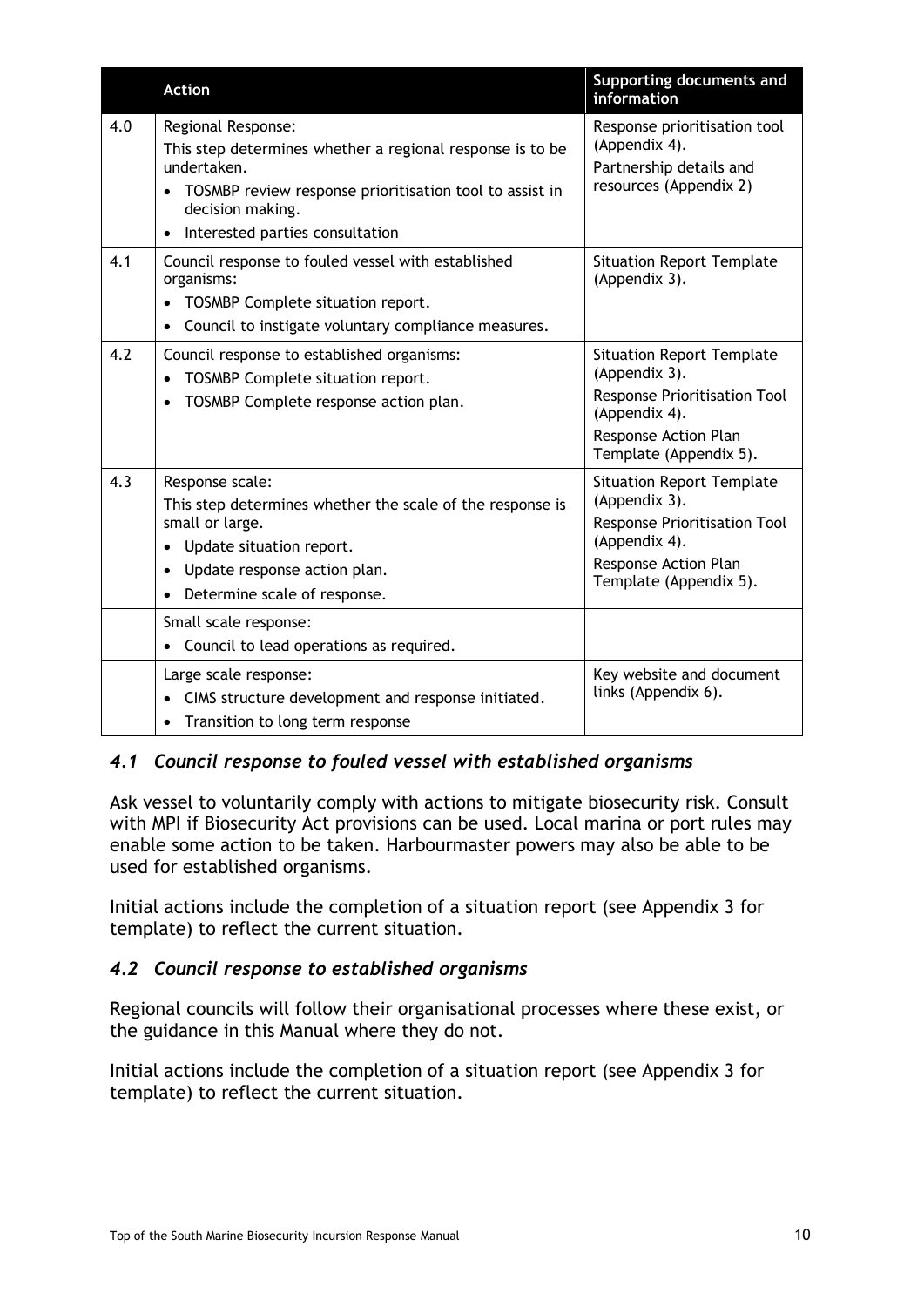A Response Action Plan (template in Appendix 5) detailing the response action can be developed which includes:

- 1. What specific actions are to be undertaken and their expected outcomes
- 2. Why those actions have been chosen over other options?
- 3. Who will undertake the actions?
- 4. Where the actions will occur
- 5. How the actions will be carried out
- 6. Estimated resources and costs of actions.

The Response Action Plan provides a general overview of actions, and each agency can develop detailed plans for each of the identified tasks. It is designed to be updated on whatever timeframe is required; i.e. initially it might be daily and after a period of time it might be monthly or longer, depending on the response.

Many additional things will have to be considered during an incident such as predicted costs (medium and long term), funding availability (medium and long term), likelihood of success in removing or controlling the organism, and availability of resources. The response prioritisation tool can also assist.

#### *4.3 Response scale*

Many incidents may not warrant a response or may only need a small scale response. Where other stakeholders want a greater response than is decided by the council, they may choose to mount their own response. Small scale responses can be completed without invoking a CIMS response, although elements may be involved as appropriate.

Any large scale response, whether led by MPI or by a council or combination of agencies, is managed under the Coordinated Incident Management System (CIMS) used by government agencies in New Zealand. The Top of the South marine biosecurity response follows the current MPI response model, which is based on the  $2<sup>nd</sup>$  edition of CIMS<sup>1</sup>. Large scale actions will always be based on the scalable CIMS structure, which is represented below.

 $\overline{a}$ 

<sup>&</sup>lt;sup>1</sup> [www.civildefence.govt.nz/assets/Uploads/publications/CIMS-2nd-edition.pdf](http://www.civildefence.govt.nz/assets/Uploads/publications/CIMS-2nd-edition.pdf)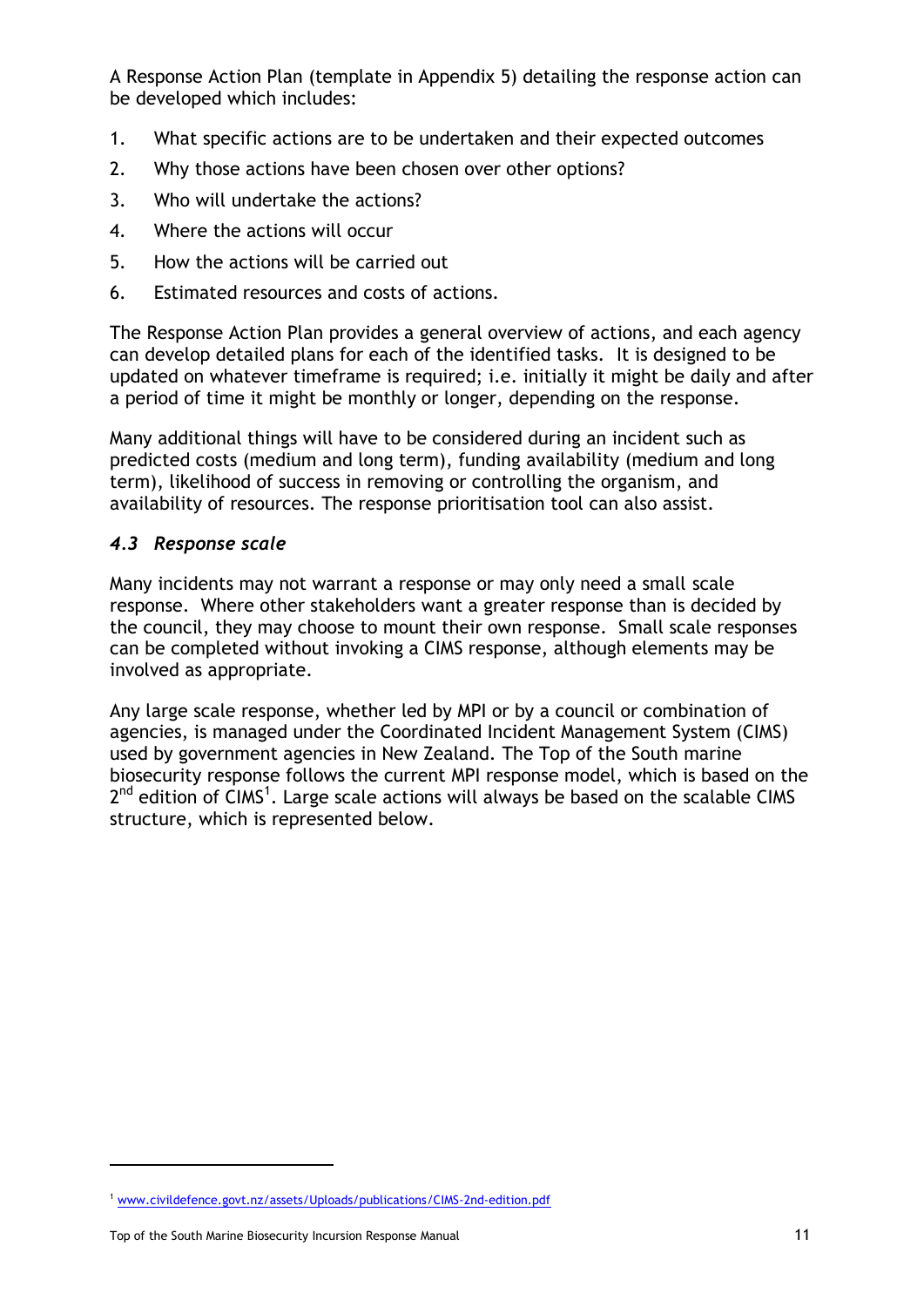

If the organism or vector is already present in the TOS then the incident may require the current action, or lack of it, to be re-assessed.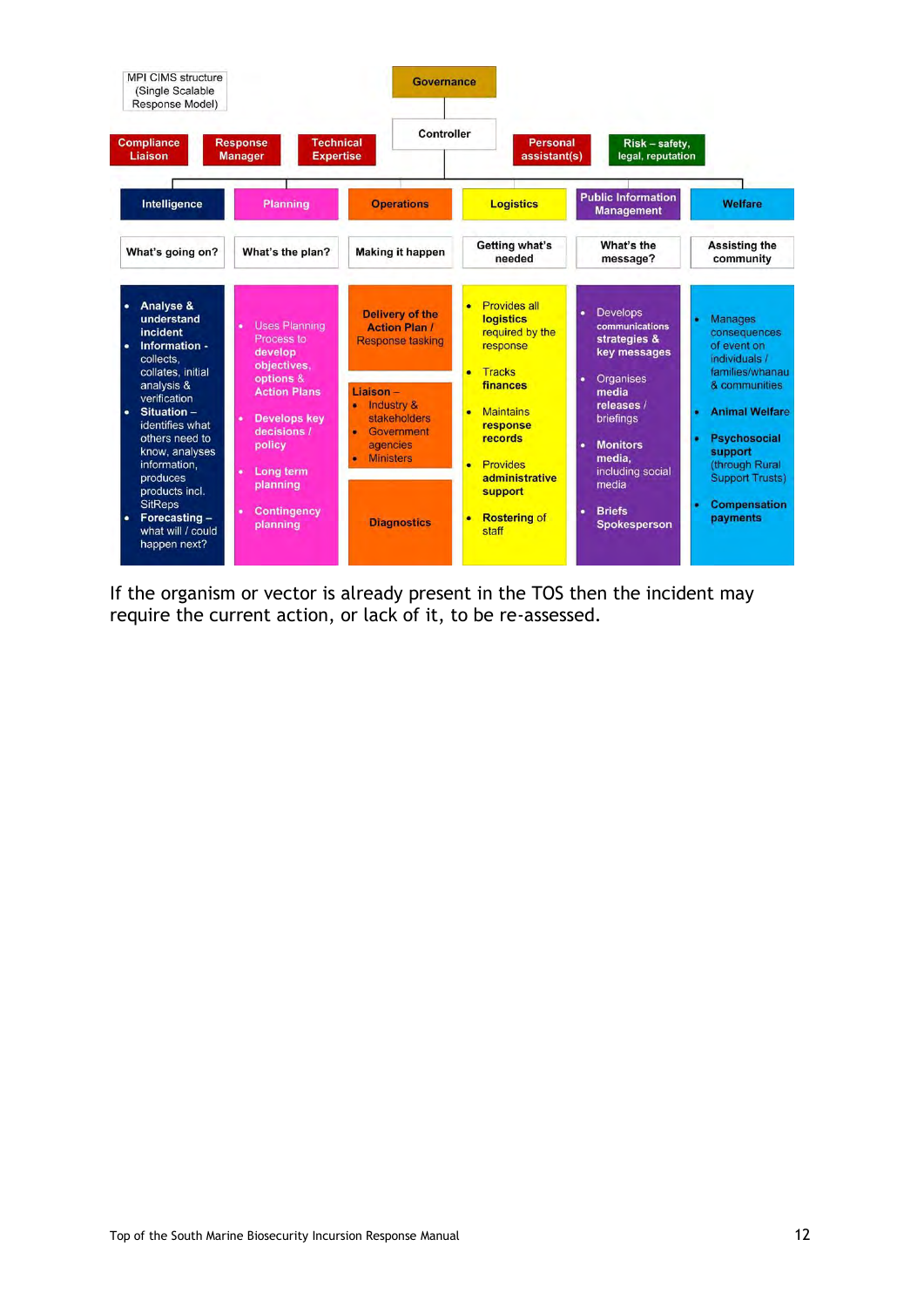## <span id="page-13-0"></span>**Appendices**

- Appendix 1 Incident Log template
- Appendix 2 Partnership Details and Resources
- Appendix 3 Situation Report Template
- Appendix 4 Response Prioritisation Tool
- Appendix 5 Response Action Plan Template
- Appendix 6 Key Websites and Document Links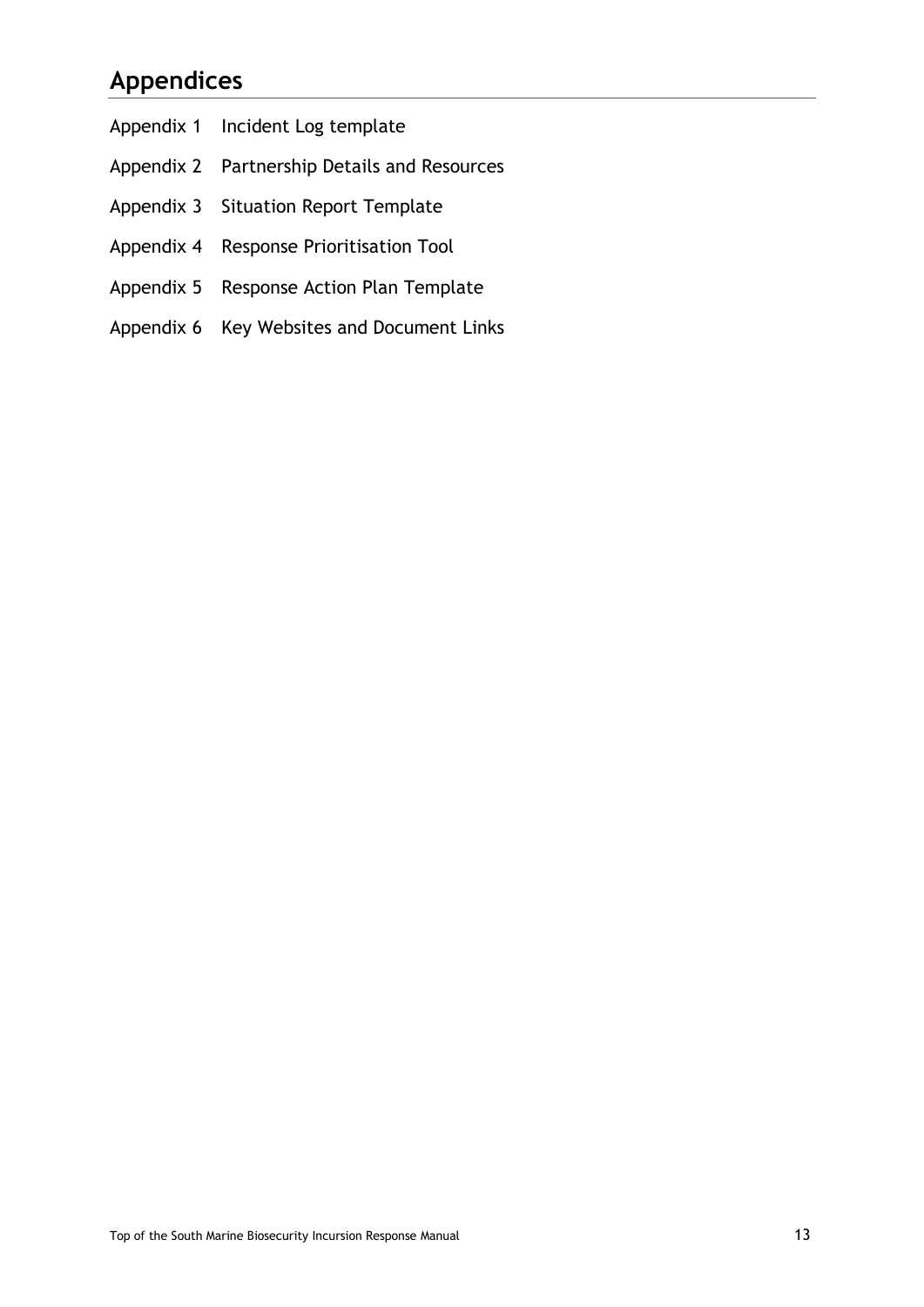## **Appendix 1. Incident log template**

<span id="page-14-0"></span>

| Sheet number       |      |             |                                                        |                              |                |  |  |  |  |
|--------------------|------|-------------|--------------------------------------------------------|------------------------------|----------------|--|--|--|--|
| Activity<br>number | Date | <b>Time</b> | Action<br>(Phone call, conversation, e-mail, activity) | Follow up action<br>required | Name/signature |  |  |  |  |
|                    |      |             |                                                        |                              |                |  |  |  |  |
|                    |      |             |                                                        |                              |                |  |  |  |  |
|                    |      |             |                                                        |                              |                |  |  |  |  |
|                    |      |             |                                                        |                              |                |  |  |  |  |
|                    |      |             |                                                        |                              |                |  |  |  |  |
|                    |      |             |                                                        |                              |                |  |  |  |  |
|                    |      |             |                                                        |                              |                |  |  |  |  |
|                    |      |             |                                                        |                              |                |  |  |  |  |
|                    |      |             |                                                        |                              |                |  |  |  |  |
|                    |      |             |                                                        |                              |                |  |  |  |  |
|                    |      |             |                                                        |                              |                |  |  |  |  |
|                    |      |             |                                                        |                              |                |  |  |  |  |
|                    |      |             |                                                        |                              |                |  |  |  |  |
|                    |      |             |                                                        |                              |                |  |  |  |  |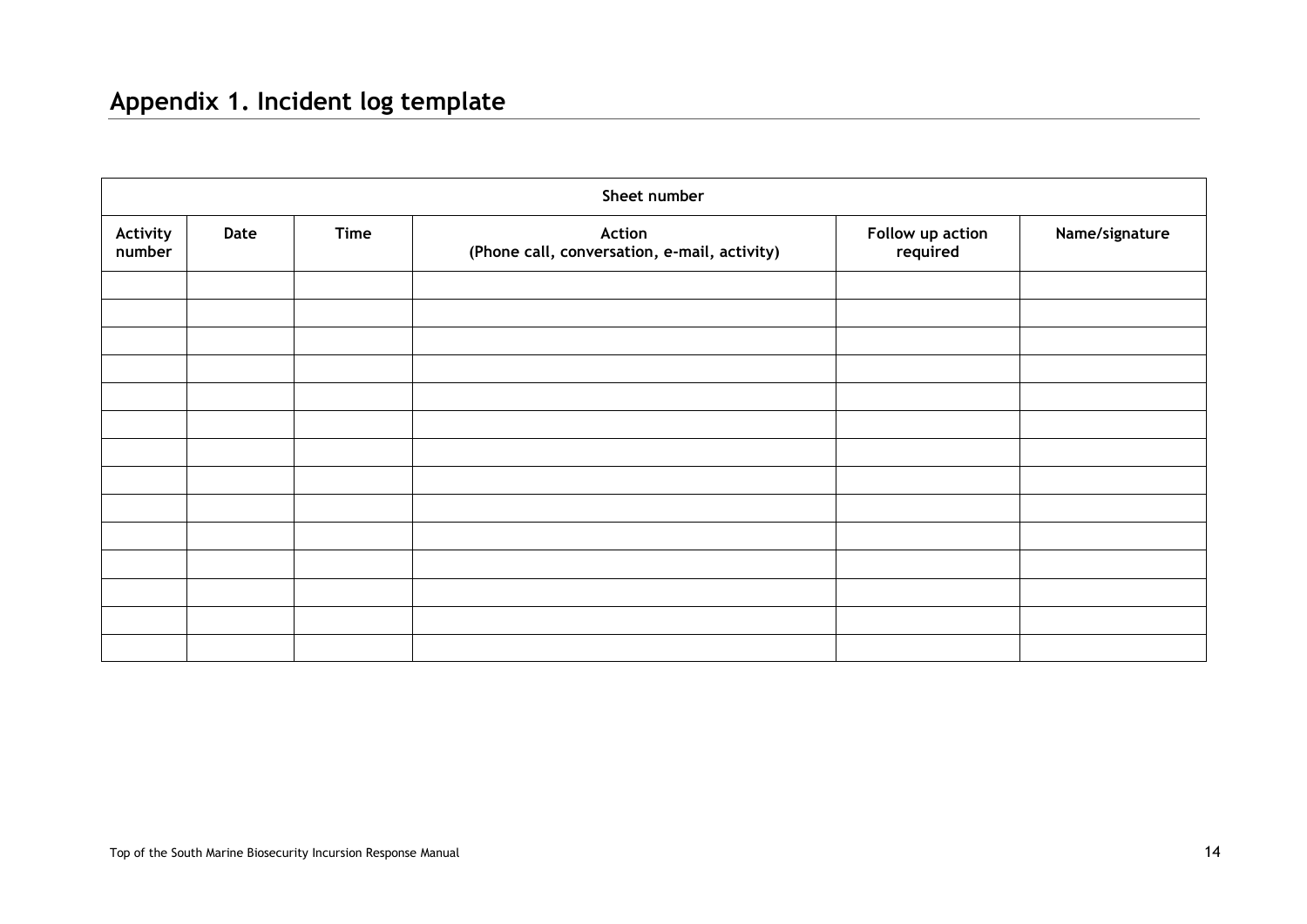## **Management Committee**

<span id="page-15-1"></span><span id="page-15-0"></span>

| Partners                               | Contact person                                                           | Phone                       | <b>Address</b>                    | E-mail                                                               | Resources/comments                                                                                                                                               |
|----------------------------------------|--------------------------------------------------------------------------|-----------------------------|-----------------------------------|----------------------------------------------------------------------|------------------------------------------------------------------------------------------------------------------------------------------------------------------|
| Marlborough<br><b>District Council</b> | Liam Falconer<br>Senior Biosecurity<br><b>Officer Operations</b><br>Lead | 03 520 7400<br>027 242 1132 | PO Box 443<br>Blenheim 7240       | Liam.Falconer@marlborough.govt.nz                                    | Specialist knowledge in biosecurity,<br>Council processes, resource consents,<br>enforcement, CIMS, regional planning.<br>Warranted staff under Biosecurity Act. |
|                                        | Biosecurity<br>Coordinator:<br>Jono Underwood                            | 03 520 7503<br>021 869 808  |                                   | jono.underwood@marlborough.govt.nz                                   |                                                                                                                                                                  |
| <b>MPI</b>                             | Principal contact:<br>Jen Geange                                         | 04 894 0847<br>029 894 0847 | PO Box 2526<br>Wellington<br>6140 | Jen.Geange@mpi.govt.nz                                               | Specialist knowledge in biosecurity,<br>aquaculture, incident response,<br>government policy.                                                                    |
|                                        | Liana Cook-Auckram                                                       | 04 894 5549<br>022 043 1195 |                                   | Liana.Cook-Auckram@mpi.govt.nz                                       |                                                                                                                                                                  |
|                                        | John Sanson                                                              | 04 894 0100                 |                                   | john.sanson@mpi.govt.nz                                              |                                                                                                                                                                  |
| Nelson City<br>Council                 | Principal contact:<br><b>Richard Frizzell</b>                            | 03 546 0423<br>021 077 5928 | PO Box 645<br>Nelson 7040         | richard.frizzell@ncc.govt.nz                                         | Specialist knowledge in biosecurity,<br>Council processes, resource consents,                                                                                    |
|                                        | Vikki Ambrose                                                            | 03 539 5558<br>022 011 6693 |                                   | vikki.ambrose@ncc.govt.nz                                            | enforcement, CIMS, regional planning,<br>owns Nelson marina and 50%<br>shareholder in Port Nelson. Warranted<br>staff under Biosecurity Act.                     |
| Tasman<br><b>District Council</b>      | Principal contact:<br>Guinevere Coleman                                  | 027 213 2476<br>03 543 8400 | Private Bag 4<br>Richmond<br>7050 | guinny.coleman@tasman.govt.nz                                        | Specialist knowledge in biosecurity,<br>Council processes, resource consents,<br>enforcement, CIMS, regional planning,                                           |
|                                        |                                                                          |                             |                                   | Fab dock and trailer stored at<br><b>Richmond Biosecurity Depot.</b> | 50% shareholder in Port Nelson,<br>owns/operates Port Tarakoe in Golden<br>Bay. Warranted staff under Biosecurity<br>Act.                                        |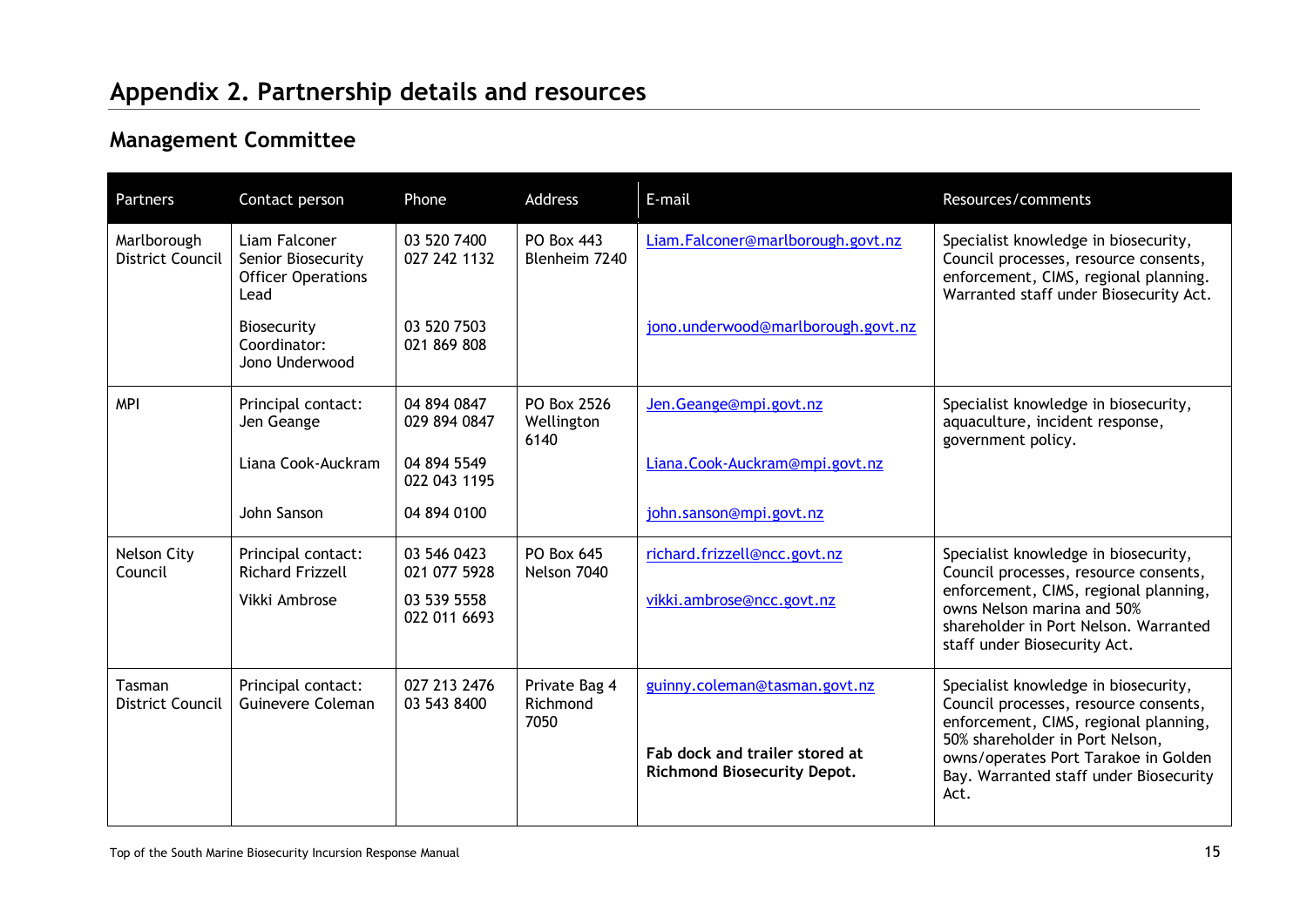| Partners                         | Contact person                             | Phone                                    | Address                                                               | E-mail                         | Resources/comments                                                                                                                                         |
|----------------------------------|--------------------------------------------|------------------------------------------|-----------------------------------------------------------------------|--------------------------------|------------------------------------------------------------------------------------------------------------------------------------------------------------|
| Iwi 8 Forum                      | Fred Te Miha                               | 03 548 1740<br>021 661 662               | PO Box 914<br>Nelson 7040                                             | pouawhina@ngati-tama.iwi.nz    | Identified for follow up at next<br>customary fisheries forum.                                                                                             |
| Marine<br><b>Farming Assn</b>    | <b>Ned Wells</b>                           | 027 255 2069<br>03 578 5044<br>(extn 3)  | PO Box 86<br>Blenheim 7201                                            | ned@marinefarming.co.nz        |                                                                                                                                                            |
| Department of<br>Conservation    | <b>Stew Robertson</b>                      | 03 528 0946<br>022 186 1165              | Private Bag 5,<br>Nelson 7042                                         | strobertson@doc.govt.nz        |                                                                                                                                                            |
| Aquaculture<br>NZ                | Dave Taylor                                | 03 546 2666<br>021 677 119               | Level 1<br><b>Wakatu House</b><br>Montgomery<br>Square<br>Nelson 7010 | dave.taylor@aquaculture.org.nz |                                                                                                                                                            |
| Cawthron<br>Institute            | Oli Floerl                                 | 03 548 2319<br>(Ext 407)<br>027 836 7177 | Private Bag 2,<br>Nelson 7042                                         | Oliver.Floerl@cawthron.org.nz  |                                                                                                                                                            |
| Nelson Marina                    | Nigel Skeggs,<br>Nelson Marina<br>Manager  | 03 546 0275<br>022 011 6477              | PO Box 645<br>Nelson 7040                                             | nigel.skeggs@ncc.govt.nz       |                                                                                                                                                            |
| Regional<br>Coordination<br>Team | Principal contact:<br><b>Peter Lawless</b> | 021 894 363                              | P O Box 303<br>Nelson 7040                                            | thelawlessedge@gmail.com       | Specialist technical knowledge (marine<br>organisms, incursions - CIMS,<br>facilitation, science, risk management),<br>media, marine policy & legislation. |
|                                  | <b>Barrie Forrest</b>                      | 027 627 4631                             |                                                                       | mbarrie@saltecology.co.nz      |                                                                                                                                                            |
|                                  | Charmayne King                             | 027 489 5949                             |                                                                       | char.shane@xtra.co.nz          |                                                                                                                                                            |
|                                  | Leigh Stevens                              | 021 417 936                              |                                                                       | leigh@saltecology.co.nz        |                                                                                                                                                            |
|                                  | Tom Scott-Simmonds                         | 021 851 862                              |                                                                       | thomas@tcenviro.co.nz          | Summer Survey                                                                                                                                              |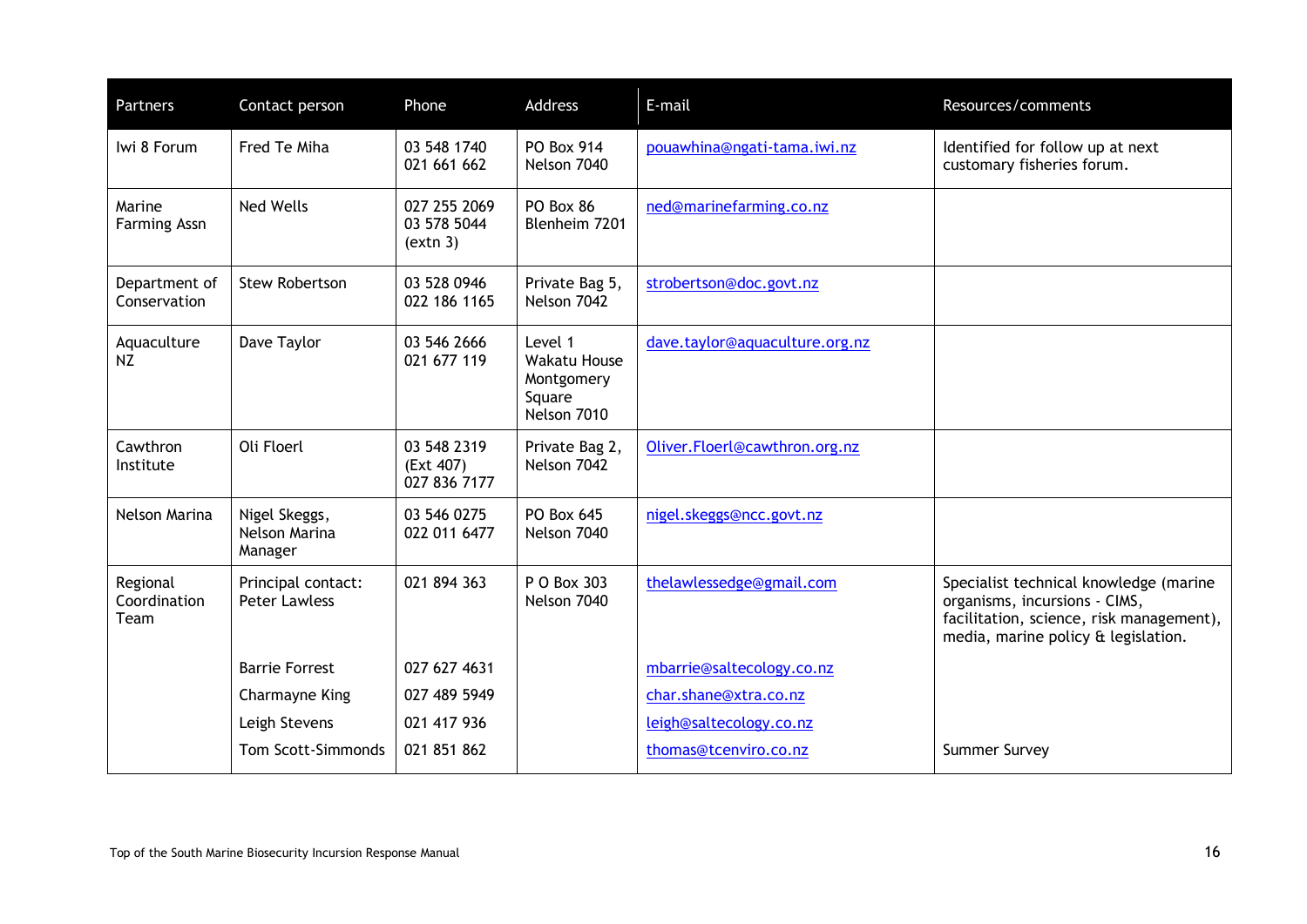## **Partnership details**

<span id="page-17-0"></span>

| Partners                               | Contact person                                                                                                                                                                        | Phone                       | Address                                                               | E-mail                                         | Resources/comments                                                                                                                                                                                                                                                                                                                                                                                                                                                                     |
|----------------------------------------|---------------------------------------------------------------------------------------------------------------------------------------------------------------------------------------|-----------------------------|-----------------------------------------------------------------------|------------------------------------------------|----------------------------------------------------------------------------------------------------------------------------------------------------------------------------------------------------------------------------------------------------------------------------------------------------------------------------------------------------------------------------------------------------------------------------------------------------------------------------------------|
| Aquaculture<br>NZ                      | Karen Morley                                                                                                                                                                          | 03 546 2660<br>021 244 4156 | Level 1<br><b>Wakatu House</b><br>Montgomery<br>Square<br>Nelson 7010 | karen.morley@aquaculture.org.nz                | Specialist knowledge in biosecurity and<br>aquaculture. Two staff available with<br>technical expertise.                                                                                                                                                                                                                                                                                                                                                                               |
| Cawthron<br>Institute                  | <b>Grant Hopkins</b>                                                                                                                                                                  | 03 539 3226<br>021 548 264  | Private Bag 2,<br>Nelson 7042                                         | grant.hopkins@cawthron.org.nz                  | We are a large organisation with capability<br>(and equipment) relevant to marine<br>biosecurity issues. During a response<br>situation, we can mobilize a large team at<br>short notice. We have newly developed<br>molecular tools available that can be used<br>to identify various potential pest organisms.<br>We have supplies of chemicals useful in<br>treating incursions (eg. acetic acid,<br>chlorine). We also have experience in<br>delivery chemicals at required doses. |
| Department of<br>Conservation          | Stewart Robertson,<br>Motueka<br>Phil Clerke,<br>Picton                                                                                                                               | 027 218 0213<br>03 520 3002 | Private Bag 5<br>Nelson 7042                                          | strobertson@doc.govt.nz<br>pclerke@doc.govt.nz | Specialist knowledge on marine organisms,<br>control programmes, hydrology, local<br>coastlines, NZ Coastal Policy Statement.<br>Large government organisation with head<br>office locally in Nelson and area offices in<br>Motueka, Takaka and Picton. Some staff<br>have CIMS knowledge and experience                                                                                                                                                                               |
| Marine<br><b>Farming Assn</b><br>(MFA) | <b>Grant Boyd</b>                                                                                                                                                                     | 03 574 2021<br>027 498 5429 | PO Box 86<br>Blenheim 7240                                            | Gboyd@sanford.co.nz                            | Specialist knowledge on aquaculture<br>industry, marine farm locations, local<br>marine contacts (including diving<br>equipment), government industry links.                                                                                                                                                                                                                                                                                                                           |
| <b>MPI</b>                             | Aquaculture:<br>Timoti Gallagher<br>(Manager of<br>Aquaculture<br>Settlement &<br><b>Operational Policy</b><br>team)<br>Top of the South Marine Biosecurity Incursion Response Manual | 04 260 5175                 | Charles<br>Fergusson<br>Building, 38<br>Bowen St,<br>Wellington       | Timoti.Gallagher@mpi.govt.nz                   | These parts of MPI contain aquaculture,<br>biosecurity and quarantine officers. Some<br>staff have been involved in incursions in the<br>past and may have powers to act under<br>Fisheries and Biosecurity legislation.<br>17                                                                                                                                                                                                                                                         |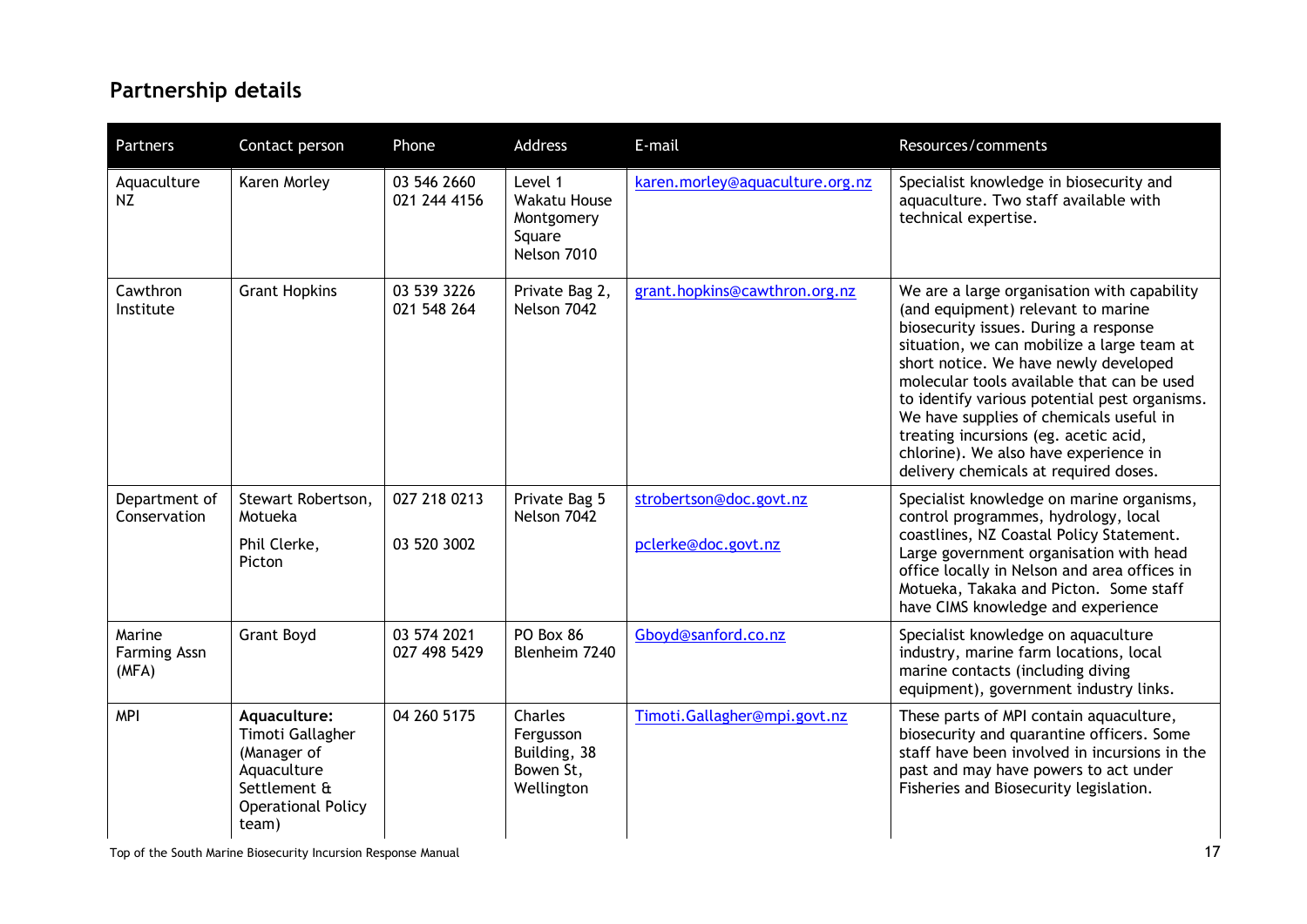<span id="page-18-0"></span>

| Partners                   | Contact person                                                                                                             | Phone                       | Address                                                                 | E-mail                           | Resources/comments                                                                                                                                                                                                                             |
|----------------------------|----------------------------------------------------------------------------------------------------------------------------|-----------------------------|-------------------------------------------------------------------------|----------------------------------|------------------------------------------------------------------------------------------------------------------------------------------------------------------------------------------------------------------------------------------------|
|                            | <b>Quarantine:</b><br>Mark Fortune<br>(Chief Quarantine<br>Officer,<br>Christchurch)                                       | 027 405 1470                | Sir William<br>Pickering<br>Drive, Private<br>Bag 4765,<br>Christchurch | Mark.Fortune2@mpi.govt.nz        |                                                                                                                                                                                                                                                |
|                            | <b>Fisheries:</b><br>Anthony (Butch)<br>Little<br>(Nelson/Marl<br><b>District Team</b><br>Leader, Fisheries<br>Compliance) | 03 545 7752                 | 118 Vickerman<br>Street, Nelson                                         | Anthony.Little@mpi.govt.nz       |                                                                                                                                                                                                                                                |
| <b>NIWA</b>                | Dr Stephen Brown<br>Marine Ecologist                                                                                       | 03 545 7741<br>027 692 5430 | PO Box 893<br>Nelson 7040                                               | Stephen. Brown@niwa.co.nz        | Laboratory services; Sorting, preserving,<br>microscopes etc. Able to provide advice on<br>survey techniques, probability of detection.                                                                                                        |
| Port<br>Marlborough<br>Ltd | Steve McKeown                                                                                                              | 03 520 3399                 | PO Box 111<br>Picton 7250                                               | steve.mckeown@pmnz.co.nz         | Have specialist knowledge on Port<br>operation, local hydrology, vessel<br>movements. Require permission to access<br>certain parts of Port Marlborough. Waikawa<br>marina has state of the art cleaning<br>facilities, including travel lift. |
| Port Nelson<br>Ltd         | Allanagh Rivers<br>Port Nelson<br>Environment &<br>Infrastructure<br>General Manager                                       | 03 548 2099                 | PO Box 844<br>Nelson 7040                                               | allanagh.rivers@portnelson.co.nz | Have specialist knowledge on Port<br>operation, local hydrology, vessel<br>movements. Require permission to access<br>certain parts of Port Nelson.                                                                                            |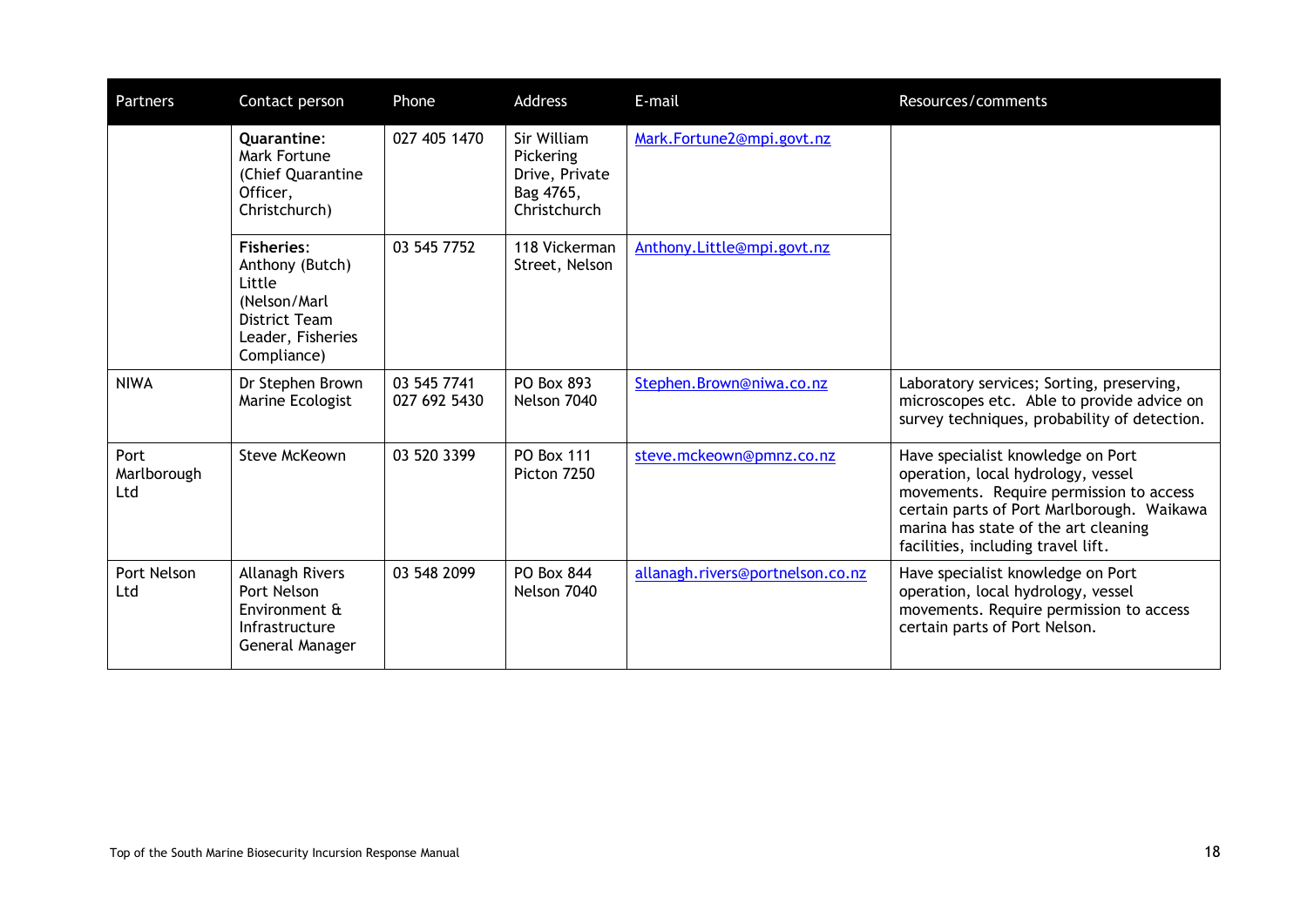## **Additional contacts**

| Organisation                                                                                                             | Contact<br>Person                                               | Phone                                                           | <b>Address</b>                                                  | Email                                 | Resources/comments                                                                                                |
|--------------------------------------------------------------------------------------------------------------------------|-----------------------------------------------------------------|-----------------------------------------------------------------|-----------------------------------------------------------------|---------------------------------------|-------------------------------------------------------------------------------------------------------------------|
| Harbourmaster<br>Nelson                                                                                                  | Stuart<br>Whitehouse                                            | 03 546 0200 (24hr)                                              | Nelson City Council                                             | stuart.whitehouse@portnelson.c        | 24 hour access, someone always on-call<br>(resources linked to NCC)                                               |
|                                                                                                                          |                                                                 | 021 369 912<br>(on-duty harbour<br>master)                      |                                                                 | o.nz                                  |                                                                                                                   |
| Deputy<br>Harbourmaster                                                                                                  | Peter<br>Carmichael                                             |                                                                 |                                                                 | Peter.Carmichael@portnelson.c<br>0.nz |                                                                                                                   |
| Harbourmaster<br>- Tasman                                                                                                | Dan Cairney                                                     | 03 543 8400 (24hr)<br>DD 03 543 8433<br>027 246 1904            | <b>Tasman District</b><br>Council                               | Dan.Cairney@tasman.govt.nz            | 24 hour access, someone always on-call<br>(resources linked to TDC)                                               |
| Deputy<br>Harbourmaster                                                                                                  | Paul Appleby                                                    | 027 5400550                                                     |                                                                 | paul.appleby@tasman.govt.nz           |                                                                                                                   |
| Harbourmaster<br>- Marlborough                                                                                           | Luke Grogan                                                     | 03 520 7400 (24hr)                                              | Marlborough<br><b>District Council</b>                          | luke.grogan@marlborough.govt.<br>nz   | 24 hour access, someone always on-call<br>(resources linked to MDC)                                               |
| Calwell<br>Slipway<br>(operated by<br>Unimar)                                                                            | Andy Wills                                                      | 027 2783 777                                                    | Port Nelson                                                     | Andy. Wills@portnelson.co.nz          | Operates slipway and have haul out,<br>cleaning and waste disposal equipment.                                     |
| Environment<br>Southland                                                                                                 | Kathryn<br>McLachlan<br>(Team Leader<br>- Marine)               | 021 388 171 or<br>0800 76 88 45<br>(24 hr telephone<br>service) | Private Bag 90116,<br>Invercargill 9840                         | kathryn.mclachlan@ecs.govt.nz         | Biosecurity contact for Fiordland                                                                                 |
| Northland<br>Regional<br>Council                                                                                         | Don McKenzie<br>(Biosecurity<br>Senior<br>Programme<br>Manager) | 09 470 1132                                                     | Private Bag 9021,<br>Whangarei Mail<br>Centre<br>Whangarei 0148 | donm@nrc.govt.nz                      | Biosecurity contact in Northland.                                                                                 |
| Northland<br>Underwater<br>Technical<br><b>Services</b><br>Top of the South Marine Biosecurity Incursion Response Manual | Matt & Kathy<br>Conmee                                          | 027 492 3018<br>A/H 09 433 5880                                 | PO Box 7040<br>Tikipunga<br>Whangarei                           | mattkathy@actrix.gen.nz               | Used by Northland Regional Council for<br>diving services inspections and organism<br>removal.<br>$\overline{19}$ |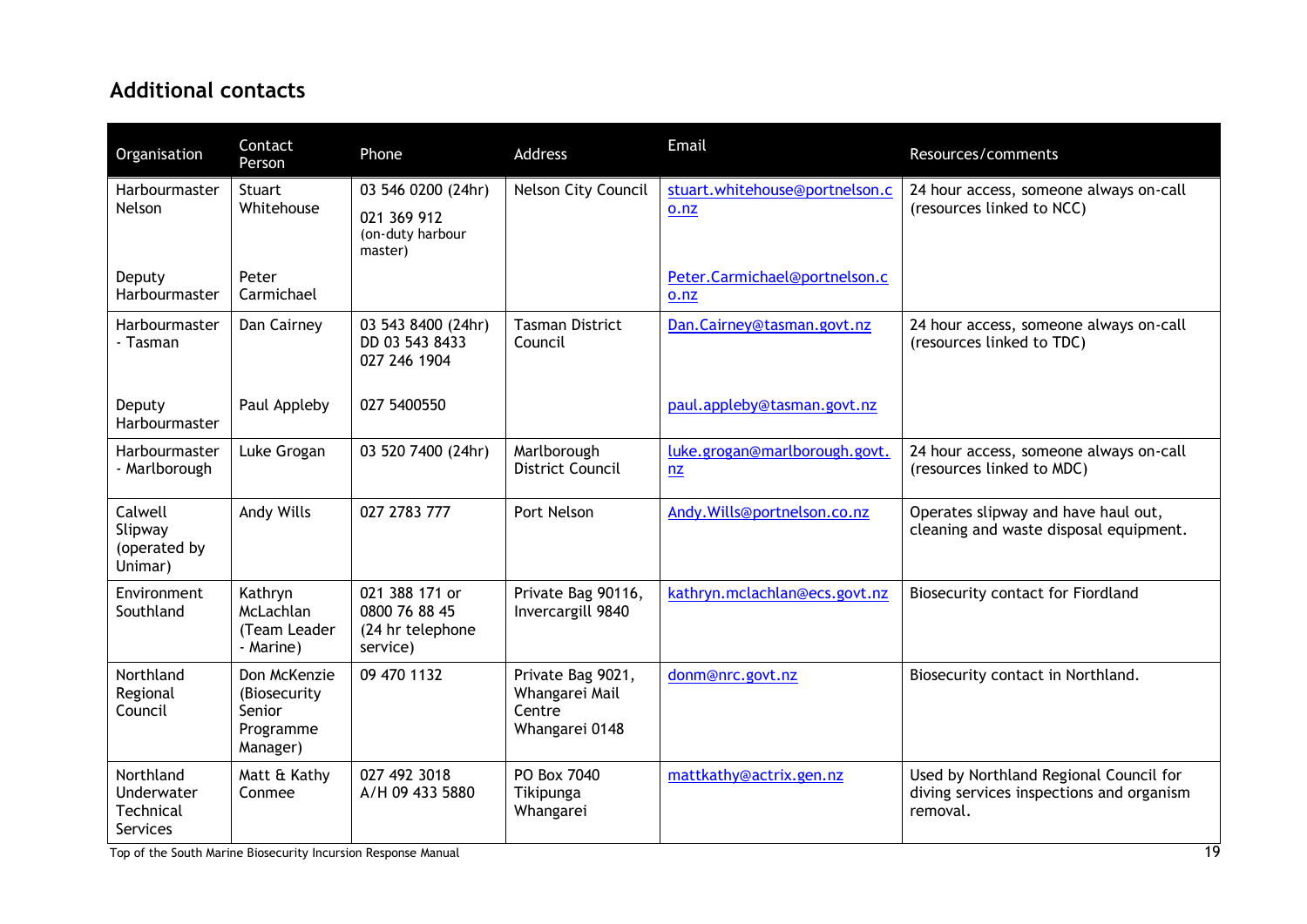| Organisation                                       | Contact<br><b>Person</b> | Phone                                                  | Address                        | Email                         | Resources/comments                                                                                               |
|----------------------------------------------------|--------------------------|--------------------------------------------------------|--------------------------------|-------------------------------|------------------------------------------------------------------------------------------------------------------|
| <b>MPI</b>                                         | Abraham<br>Growcott      | 04 894 2433<br>021 907 384                             | PO Box 2526<br>Wellington 6140 | abraham.growcott@mpi.govt.nz  | Manages the Port Surveillance and MITS<br>programs for NIWA, and marine incident<br>investigations.              |
| Nelson Marina                                      | Nigel Skeggs             | 03 546 0275<br>022 011 6477                            | PO Box 645<br>Nelson 7040      | nigel.skeggs@ncc.govt.nz      | Manager Nelson Marina.                                                                                           |
|                                                    | <b>Blair Taylor</b>      | 03 546 7768                                            |                                | operations@nelsonmarina.co.nz | Nelson Marina Operations Manager.                                                                                |
| Picton,<br>Havelock &<br>Waikawa<br><b>Marinas</b> | Steve<br>McKeown         | 03 520 3399                                            | PO Box 111<br>Picton 7250      | steve.mckeown@pmnz.co.nz      | The marinas in Picton, Havelock and<br>Waikawa are manage by Port Marlborough.                                   |
| <b>Diving Services</b><br>NZ Ltd                   | <b>Bruce Lines</b>       | 546 9964 (office)<br>548 1907 (wrkshop)<br>021 407 740 | Wildman Avenue<br>Port Nelson  | divingservicesnz@xtra.co.nz   | Undertakes commercial diving services in<br>the top of the south, including inspections<br>and organism removal. |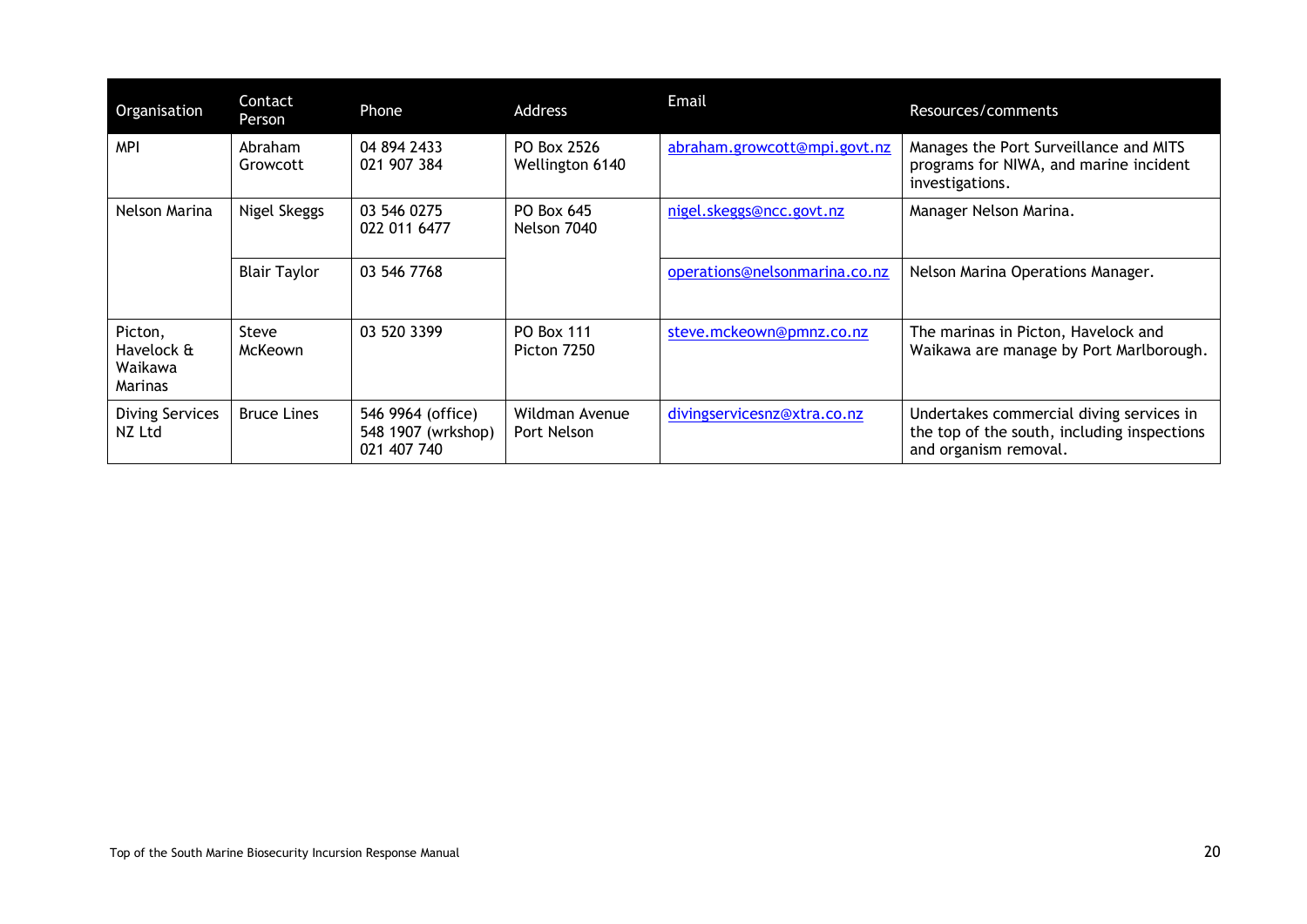## **Top of the South Iwi contacts<sup>1</sup>**

| lwi                             | Contact                                                         | <b>Phone</b>               | <b>Email</b>                                                   |
|---------------------------------|-----------------------------------------------------------------|----------------------------|----------------------------------------------------------------|
| Te Atiawa                       | Glenice Paine, Trust Chair<br>(Additional contact Ian Shapcott) | 03 573 5170                | rm@teatiawatrust.co.nz                                         |
| Ngati Kuia                      | Raymond Smith                                                   | 027 253 5043               | raymond@ngatikuia.iwi.nz                                       |
| Ngāti Apa ki te Rā Tō Trust     | Simon Karipa, General Manager                                   | 027 569 7004               | office@ngatiapakiterato.iwi.nz                                 |
| Ngāti Koata                     | Alice Woodward                                                  | 021 678 944                | alice@ngatikoata.com                                           |
| Ngāti Toa                       | Tracey Williams<br>Debbie Rene, EA to GM                        |                            | tracey.williams@ngatitoa.iwi.nz<br>Debbie.rene@ngatitoa.iwi.nz |
| Ngāti Tama                      | Trust Chair - Fred Te Miha                                      | 03 548 1740<br>021 661 662 | pouawhina@ngati-tama.iwi.nz                                    |
| Ministry for Primary Industries | Carmen James, Maori Policy & Partnerships                       | 04 819 4683                | carmen.james@mpi.govt.nz                                       |

<span id="page-21-0"></span> $\overline{a}$ 

 $^1$  Note: all marine biosecurity issues in the top of the south are directed to Tama Ruruku in the first instance (see Management Committee for contact details)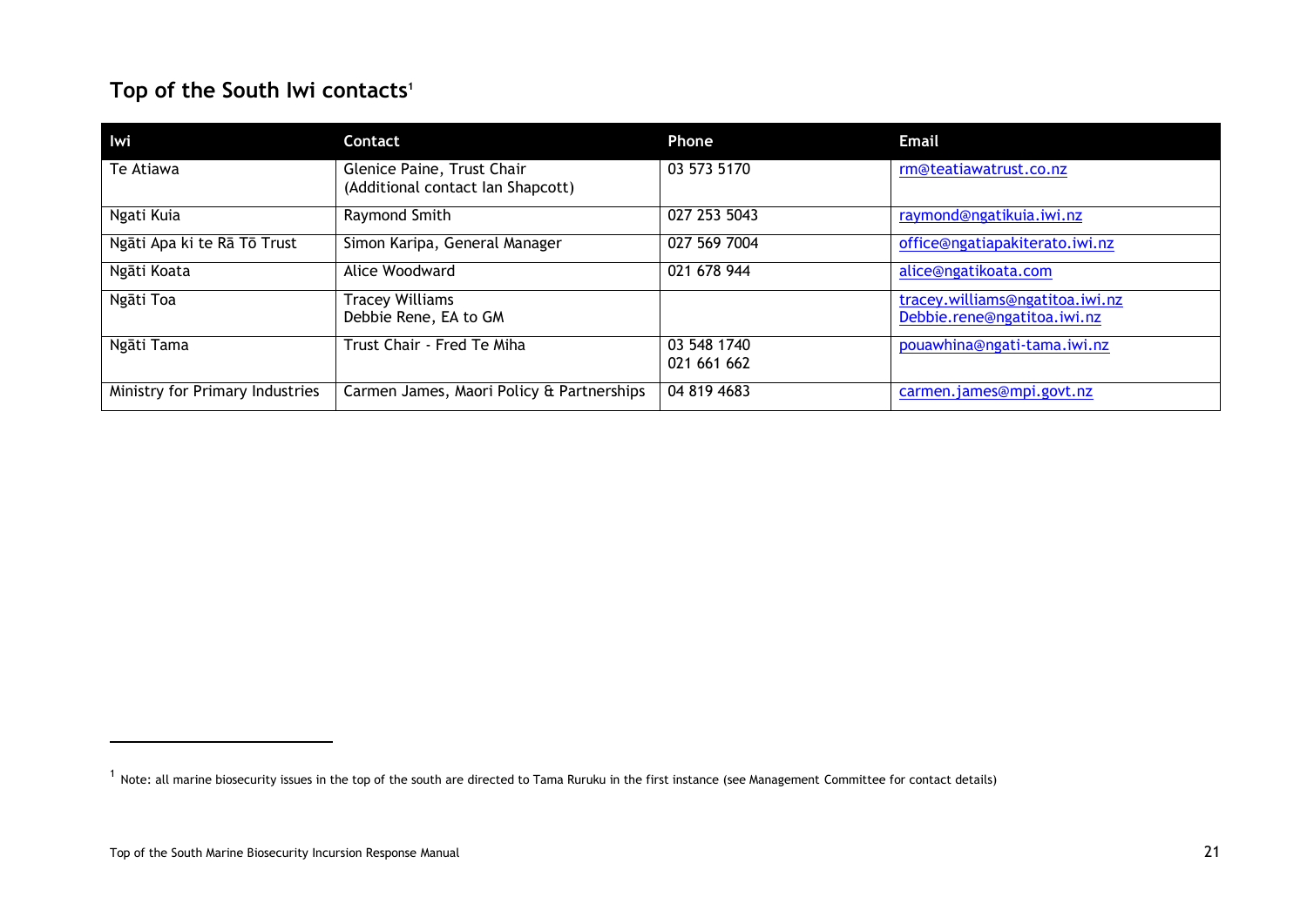## **Emergency Operations Centre ()**

|                                | <b>Comments</b>                                                                                                                                                                                                           |
|--------------------------------|---------------------------------------------------------------------------------------------------------------------------------------------------------------------------------------------------------------------------|
| Nelson City Council            | EoC available at Nelson City Council. Contact Richard Frizzell.                                                                                                                                                           |
| <b>Tasman District Council</b> | EoC available at TDC Richmond, Motueka and Takaka. Contact Guinevere Coleman.                                                                                                                                             |
| Marlborough District Council   | EoC available at MDC. Contact Jono Underwood 03 520 7400.                                                                                                                                                                 |
| Cawthron Institute             | Several large meeting rooms with internet and phone access. Video conferencing also available on site.                                                                                                                    |
| <b>NIWA</b>                    | Seminar room available for ~20 people                                                                                                                                                                                     |
| Port Marlborough               | Port Marlborough amenities room and workshop could be used - Contact Steve McKeown.                                                                                                                                       |
| Additional information         | Possible locations for operational bases:                                                                                                                                                                                 |
|                                | NZ Fire Service have a dedicated mobile Command and Control vehicle with satellite internet and telephone capability,<br>based in Nelson. It can be deployed to anywhere accessible by road in the region. Phone 546 2100 |
|                                | Pohara Beach Boat Club has a large clubroom building with VHF radio, telephone, internet, kitchen and ablution<br>facilities at Port Tarakohe. Call the Harbour Manager on 03 525 8174.                                   |
|                                | Department of Conservation has a camp office at Totaranui, phone 03 528 8083.                                                                                                                                             |

## <span id="page-22-0"></span>**Staff**

<span id="page-22-1"></span>

|                                | Comments                                                                                                                                                                             |
|--------------------------------|--------------------------------------------------------------------------------------------------------------------------------------------------------------------------------------|
| Nelson City Council            | Multiple staff could be made available depending on the scale of the response.                                                                                                       |
| <b>Tasman District Council</b> | Multiple staff could be made available depending on the scale of the response.                                                                                                       |
| Marlborough District Council   | Multiple staff could be made available depending on the scale of the response.                                                                                                       |
| Cawthron Institute             | More than 10 staff can be made available with different levels of field experience, scientific, identification and technical<br>knowledge. Cost between \$135 - \$205/hr.            |
| <b>NIWA</b>                    | Up to 15 staff with different levels of field experience, scientific, identification and technical knowledge. Availability<br>depends on operational requirements, price negotiable. |
| <b>MPI</b>                     | 6 x Fisheries officers (plus Marlborough), 2 x Biosecurity Inspectors. Contact Ian Bright.                                                                                           |
| Port Nelson                    | Up to 3 staff, voluntary in short-term eg. 8 hours. \$40/hr after this.                                                                                                              |
| Port Marlborough               | Up to four staff and stevedores depending on availability - Contact Steve McKeown (cost recovery may apply)                                                                          |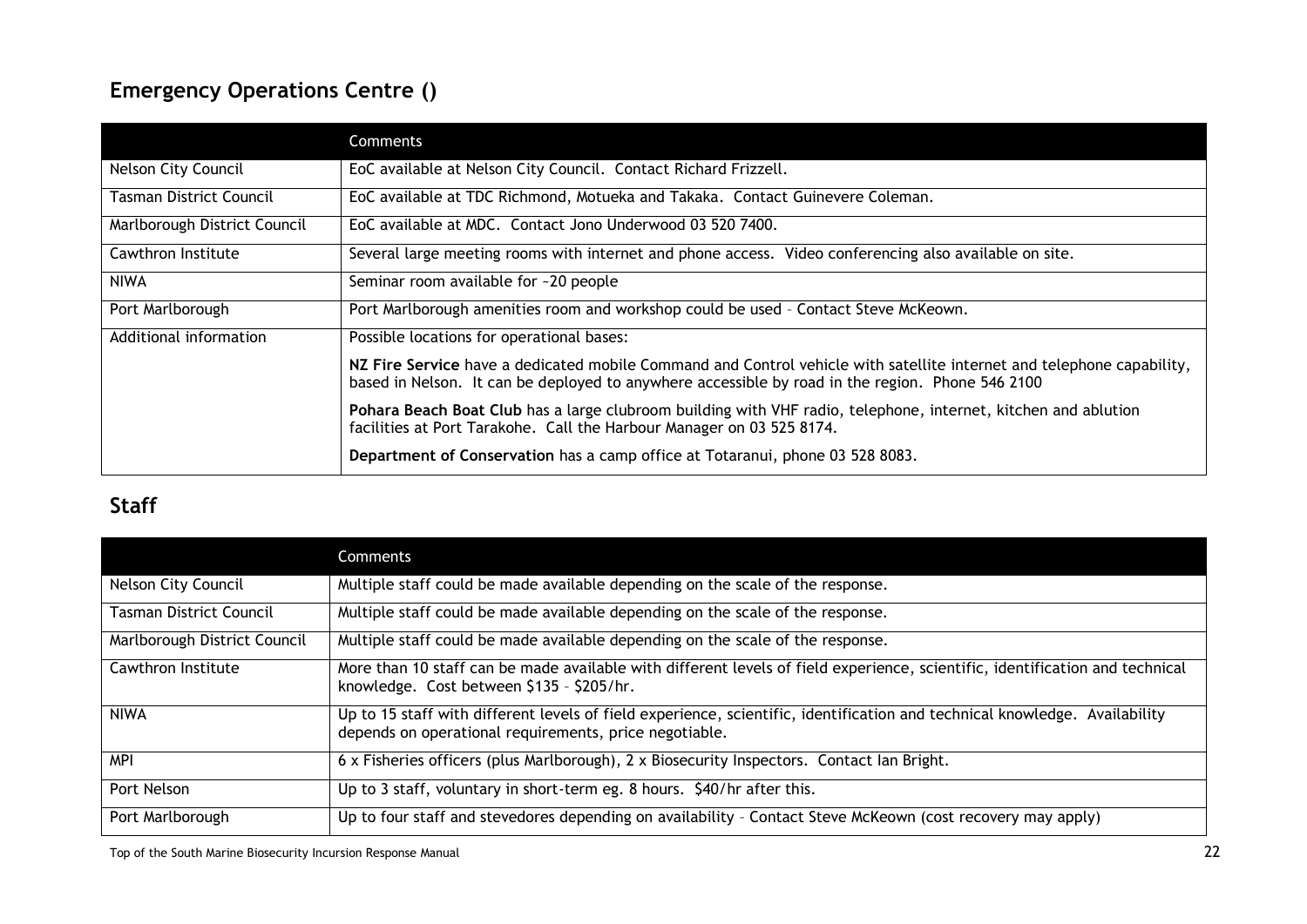|            | Comments                                                                                                                                                            |
|------------|---------------------------------------------------------------------------------------------------------------------------------------------------------------------|
| <b>DOC</b> | Over 25 staff available throughout the top of the south island. Contact Dave Hayes 03 520 3002 for Marlborough Sounds<br>and Chris Golding 03 528 1810 for Motueka. |
|            | Outside work hours call the DOC hotline: 0800 362 468.                                                                                                              |

## **Communications**

<span id="page-23-0"></span>

|                                | <b>Comments</b>                                                                                                                                                                                                     |  |
|--------------------------------|---------------------------------------------------------------------------------------------------------------------------------------------------------------------------------------------------------------------|--|
| Nelson City Council            | Multiple vehicles with VHF and RT's (radio telephones). Satellite and cellphones available. Additional information in<br>NCC/TDC Oil Spill Manual. Contact Richard Frizzell NCC or Stuart Whitehouse Harbourmaster. |  |
| <b>Tasman District Council</b> | Multiple vehicles with VHF and RT's (radio telephones). Satellite and cellphones available. Additional information in<br>NCC/TDC Oil Spill Manual. Contact Guinevere Coleman TDC or Dan Cairney Harbourmaster.      |  |
| Marlborough District Council   | Multiple vehicles with VHF and RT's (radio telephones). Satellite and cellphones available. Additional information in MDC<br>Oil Spill Manual. Contact Jono Underwood MDC or Luke Grogan Harbourmaster.             |  |
| Cawthron Institute             | Internet, landlines, cell phones, satellite phone, video conferencing, VHF. Quotes can be provided at short notice.                                                                                                 |  |
| <b>NIWA</b>                    | High-speed internet, phones, faxes                                                                                                                                                                                  |  |
| Port Nelson                    | Hand held radios and VHF                                                                                                                                                                                            |  |
| Port Marlborough               | Hand held radios and VHF                                                                                                                                                                                            |  |
| <b>MFA</b>                     | Have e-mail addresses to all manufacturers. Contact Grant Boyd.                                                                                                                                                     |  |
| <b>DOC</b>                     | DOC radio system. Hand held radios and VHP at multiple sites in Tasman & Marlborough                                                                                                                                |  |
| Iwi 8 Forum                    | Contact details and links to customary fisheries and iwi.                                                                                                                                                           |  |
| Nelson Marina                  | Fixed VHF Unit in Office and 6 x VHF/UHF Hand Held Radios with private UHF channel and NCC Emergency Response<br>Channel. Contact Nigel Skeggs.                                                                     |  |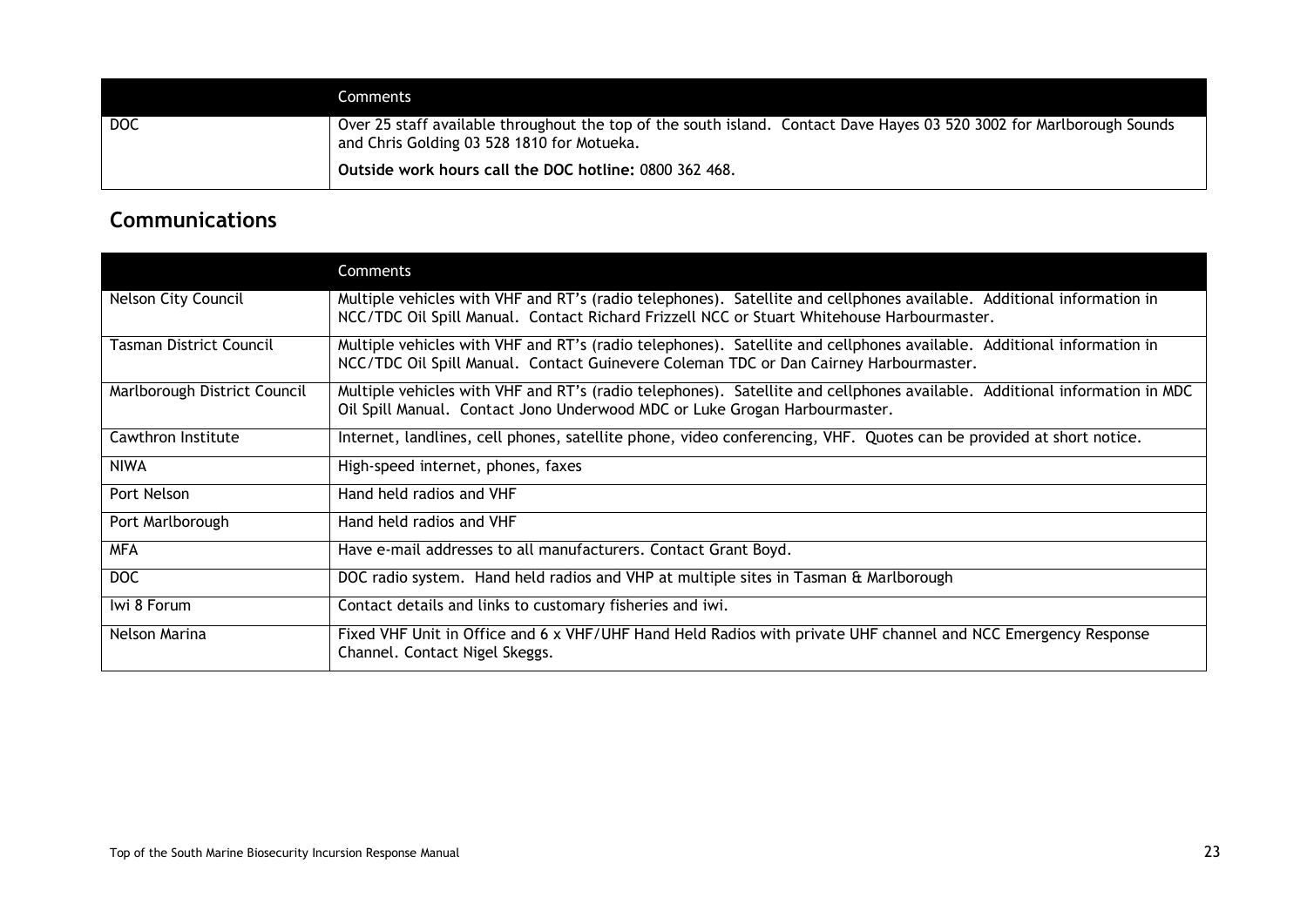## **Transport, including boats**

<span id="page-24-0"></span>

|                                | Comments                                                                                                                                                                                                                                                                          |
|--------------------------------|-----------------------------------------------------------------------------------------------------------------------------------------------------------------------------------------------------------------------------------------------------------------------------------|
| Nelson City Council            | Harbourmaster vessel - Kaiarataki o Otamaiea (8.5m Rayglass Protector) - Contact Andrew Hogg. Additional information in<br>NCC/TDC Oil Spill Manual. Contact Chris Ward NCC or Andrew Hogg Harbourmaster. NCC may have pool vehicles<br>available.                                |
| <b>Tasman District Council</b> | Harbourmaster vessel - Sentinel and Hydro (4m Osprey) - Contact Dan Cairney. Additional information in NCC/TDC Oil<br>Spill Manual. Contact Guinevere Coleman TDC or Dan Cairney Harbourmaster. TDC may have pool vehicles available.                                             |
| Marlborough District Council   | Harbourmaster vessel - Additional information in MDC Oil Spill Manual - Contact Jono Underwood MDC or Luke Grogan<br>Harbourmaster. MDC may have pool vehicles available.                                                                                                         |
| Cawthron Institute             | 4x 4wd vehicles, 3x cars, 1x van Some available during weekdays - often in high demand. A per km charge applies (\$0.74 -<br>\$1.06). A 7.2m alloy boat, plus a 4.6 m rigid inflatable, available at short notice, Costs 7.2 m alloy (\$750/day) 4.6 m<br>inflatable (\$400/day). |
| <b>NIWA</b>                    | 2 x 4WD vehicles, 1 X 6m trailer boat, both available depending on operational requirements. Prices negotiable.                                                                                                                                                                   |
| <b>MPI</b>                     | Various cars and utes. One trailer boat in Nelson. Cost recovery may apply. Contact Ian Bright.                                                                                                                                                                                   |
| Port Nelson                    | Harbourmaster vessel - Punawai (6.5m stabicraft) - Contact Andrew Hogg.                                                                                                                                                                                                           |
|                                | Huria Matenga (36m tug), WH Parr (26m tug), Workboat #1 (6m), Waimea 2 -pilot boat (13m Naiad). Price negotiable.<br>Contact Troy Dando (Marine Services Supervisor) phone 03 539 3822 or 027 221 2899.                                                                           |
| Port Marlborough               | Pilot vessel, tug, 5m inflatable and floating work platform (operators have commercial tickets). Various vehicles could be<br>available. Prices negotiable.                                                                                                                       |
| <b>MFA</b>                     | Potential access to 20 x large (>20m) and 20 x small (<20m) vessels throughout the top of the south. Contributions may be<br>in kind, cost recovery may apply. Contact Grant Boyd.                                                                                                |
| <b>DOC</b>                     | Marlborough office has access to 5 x 4WD vehicles, a 5.8m Naiad (Picton based) on trailer, Waitohi 8m catamaran (Picton<br>based) and Waita 8m catamaran (Havelock based). Contact Dave Hayes 03 520 3002.                                                                        |
|                                | Motueka office has access to 4 vehicles (4WD and 2WD) and 1 x 629 stabicraft boat. Contact Chris Golding 03 528 1810.                                                                                                                                                             |
| Nelson Marina                  | 1 x Ford Ranger Utility Vehicle with Tow Bar (always kept on site). 1 x Alloy Osprey 4m Dinghy (kept in water for fast<br>access). Contact Nigel Skeggs.                                                                                                                          |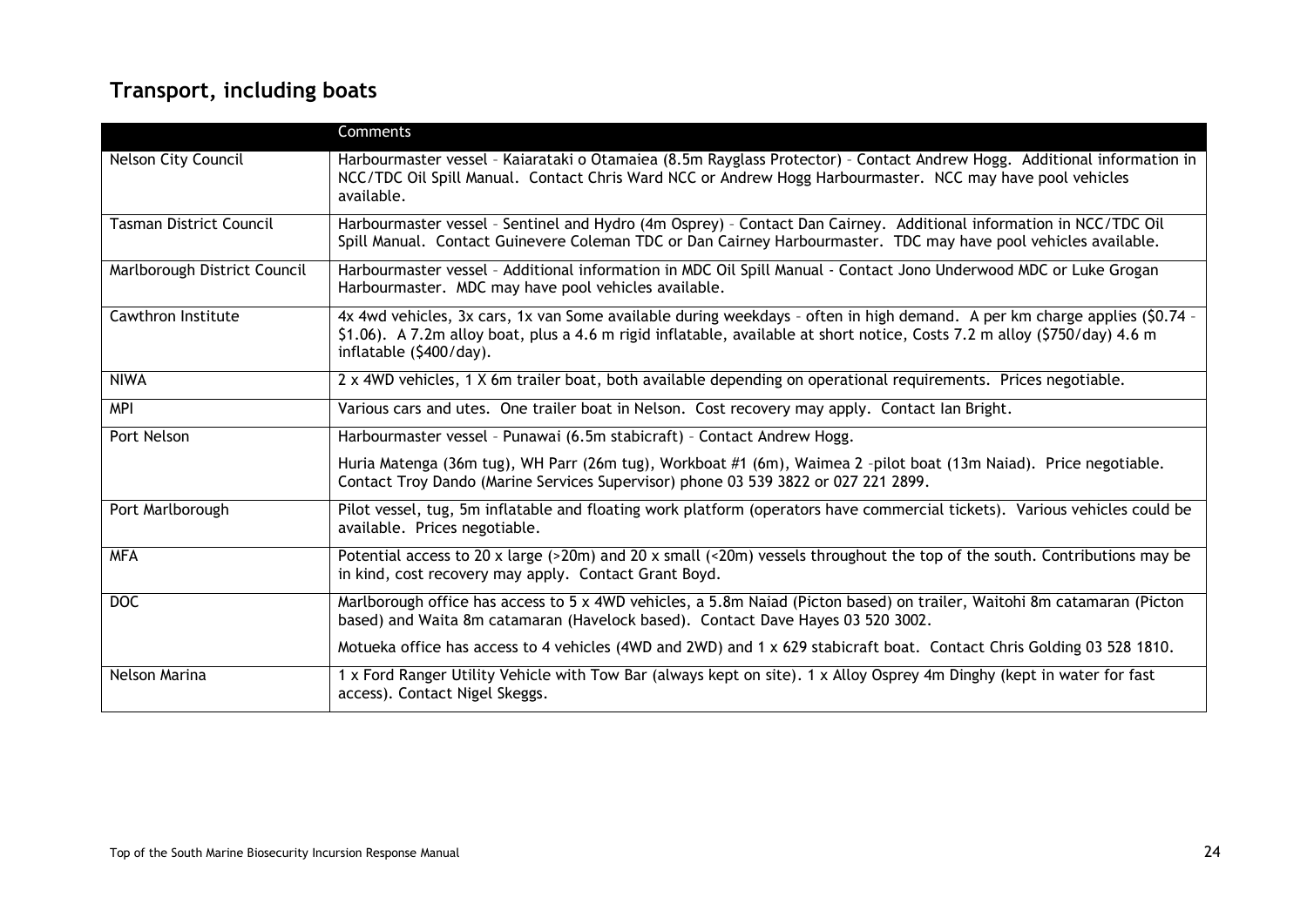## **Diving**

<span id="page-25-0"></span>

|                                  | Comments                                                                                                                                                                                                                                                                                                                                                                                                                                                                                                                                                                                                             |
|----------------------------------|----------------------------------------------------------------------------------------------------------------------------------------------------------------------------------------------------------------------------------------------------------------------------------------------------------------------------------------------------------------------------------------------------------------------------------------------------------------------------------------------------------------------------------------------------------------------------------------------------------------------|
| Cawthron Institute               | 10+ sets available at short notice, \$50/day each + labour costs of divers (\$135 - \$205/hr).                                                                                                                                                                                                                                                                                                                                                                                                                                                                                                                       |
| <b>NIWA</b>                      | 5 sets + ROV Fully trained NIWA divers                                                                                                                                                                                                                                                                                                                                                                                                                                                                                                                                                                               |
| Port Marlborough                 | Port Marlborough use Jim Brodie and Mike Baker for diving activities (including plastic wrapping of piles) Contact Steve<br>McKeown for contact details.                                                                                                                                                                                                                                                                                                                                                                                                                                                             |
| <b>MFA</b>                       | Various diving contacts. Contact Grant Boyd.                                                                                                                                                                                                                                                                                                                                                                                                                                                                                                                                                                         |
| DOC.                             | Motueka office has dive team of 1 x skipper, 3 x divers, 1 x stabicraft and a 4WD vehicle. Price negotiable contact Chris<br>Golding 03 528 1810. Marlborough office has dive tanks available and 2 staff with dive tickets. Contact Dave Hayes 03<br>520 3002.                                                                                                                                                                                                                                                                                                                                                      |
| Bruce Lines - Diving Services NZ | Commercial diving, has undertaken work for NCC/TDC in the past.                                                                                                                                                                                                                                                                                                                                                                                                                                                                                                                                                      |
|                                  | Bruce Lines. Wildman Avenue, Port Nelson. 546 9964 (office), 548 1907 (workshop), 021 407 740 (mobile 24/7). All<br>divers have DoL Part 2 (surface supplied air to 30m) and some have Part 3 (ss air to 50m) certification. Underwater<br>photography and Closed-circuit TV / video with diver-surface communications. Underwater cutting and wet welding.<br>Salvage and recovery expertise and equipment, including transfer pumps and ready-to-go emergency hull patches.<br>Confined space and contaminated-environment diving systems. ROV to 150m. Dedicated support vessel with heavy<br>lifting capability. |
| <b>MDC</b>                       | Have a dive team and an ROV. Contact Liam Falconer 03 520 7400.                                                                                                                                                                                                                                                                                                                                                                                                                                                                                                                                                      |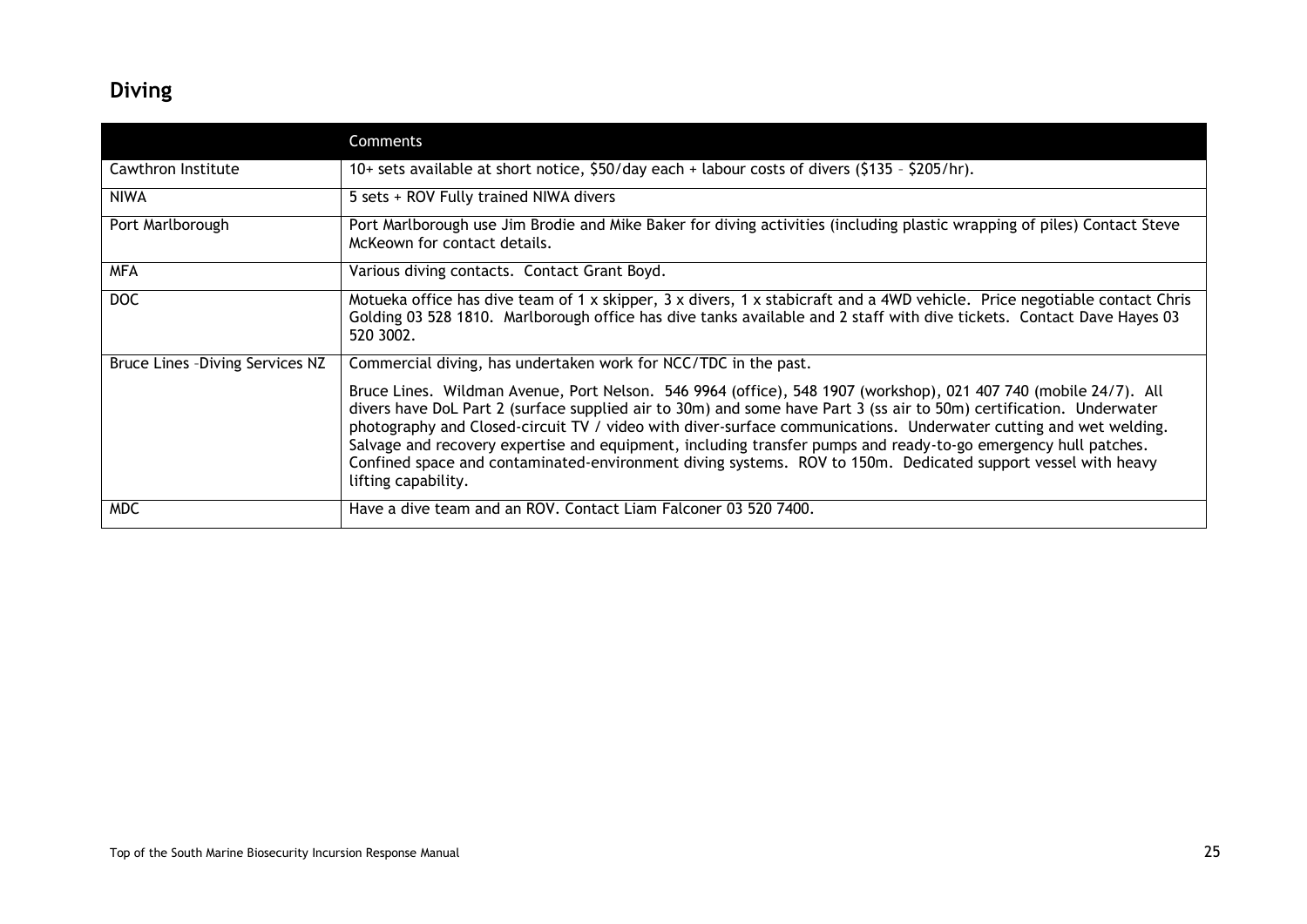## **GIS /MAPS**

<span id="page-26-0"></span>

|                                | Comments                                                                                                                                                                                           |  |
|--------------------------------|----------------------------------------------------------------------------------------------------------------------------------------------------------------------------------------------------|--|
| Nelson City Council            | Full aerial photos of district on GIS system. Topographical and nautical charts.                                                                                                                   |  |
| <b>Tasman District Council</b> | Full aerial photos of district on GIS system. Topographical and nautical charts.                                                                                                                   |  |
| Marlborough District Council   | Full aerial photos of district on GIS system. Topographical and nautical charts.                                                                                                                   |  |
| Cawthron Institute             | We have a dedicated GIS server plus a highly experienced GIS analyst on staff. Numerous staff are also trained in using<br>GIS software. 15 GIS licenses and staff costs between \$135 - \$205/hr. |  |
| <b>NIWA</b>                    | Access to Map toaster, ArcGIS etc.                                                                                                                                                                 |  |
| <b>MPI</b>                     | Numerous maps and information databases available.                                                                                                                                                 |  |
| Port Nelson                    | Aerial and hydrological maps of the immediate port environment.                                                                                                                                    |  |
| Port Marlborough               | Aerial and hydrological maps of the immediate port environment.                                                                                                                                    |  |
| <b>MFA</b>                     | Marine farm location guide, has more than 600 marine farm sites.                                                                                                                                   |  |
| DOC                            | Maps of marine coastal environment of most of top of south island.                                                                                                                                 |  |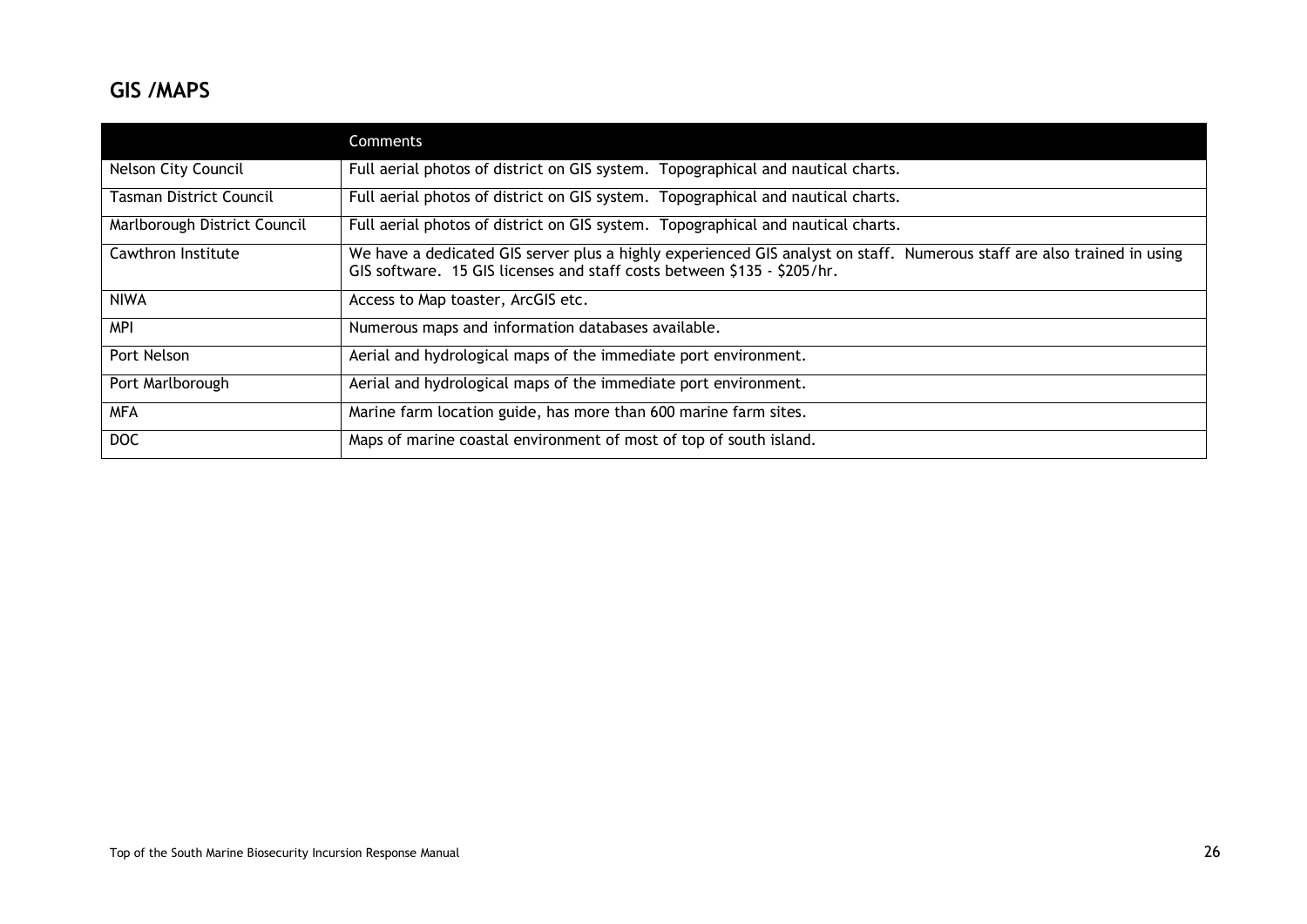## <span id="page-27-0"></span>**Appendix 3. Situation report template**

## *Insert Title* – Situation Report, dd/mm/yy at xxhrs

| Response: | Date/time of issue: dd/mm/yy xxhrs |
|-----------|------------------------------------|
| Control:  | <b>Contact for enquiries:</b>      |

## *Not for public release – IN CONFIDENCE*

## New information highlighted

| Situation | XXXXX        |
|-----------|--------------|
| summary   |              |
|           | <b>XXXXX</b> |
|           |              |
|           |              |
|           |              |

| Map showing locations of xxx |
|------------------------------|
|                              |

## PLANNING

 $\bullet$  xxx

## **OPERATIONS**

Planned actions/actions underway:

• xxxx

## LOGISTICS

• xxxx

## LIAISON

 $\bullet$  xxx

## PUBLIC INFORMATION MANAGEMENT

 $\bullet$  xxx

#### DIAGNOSTICS

• xxx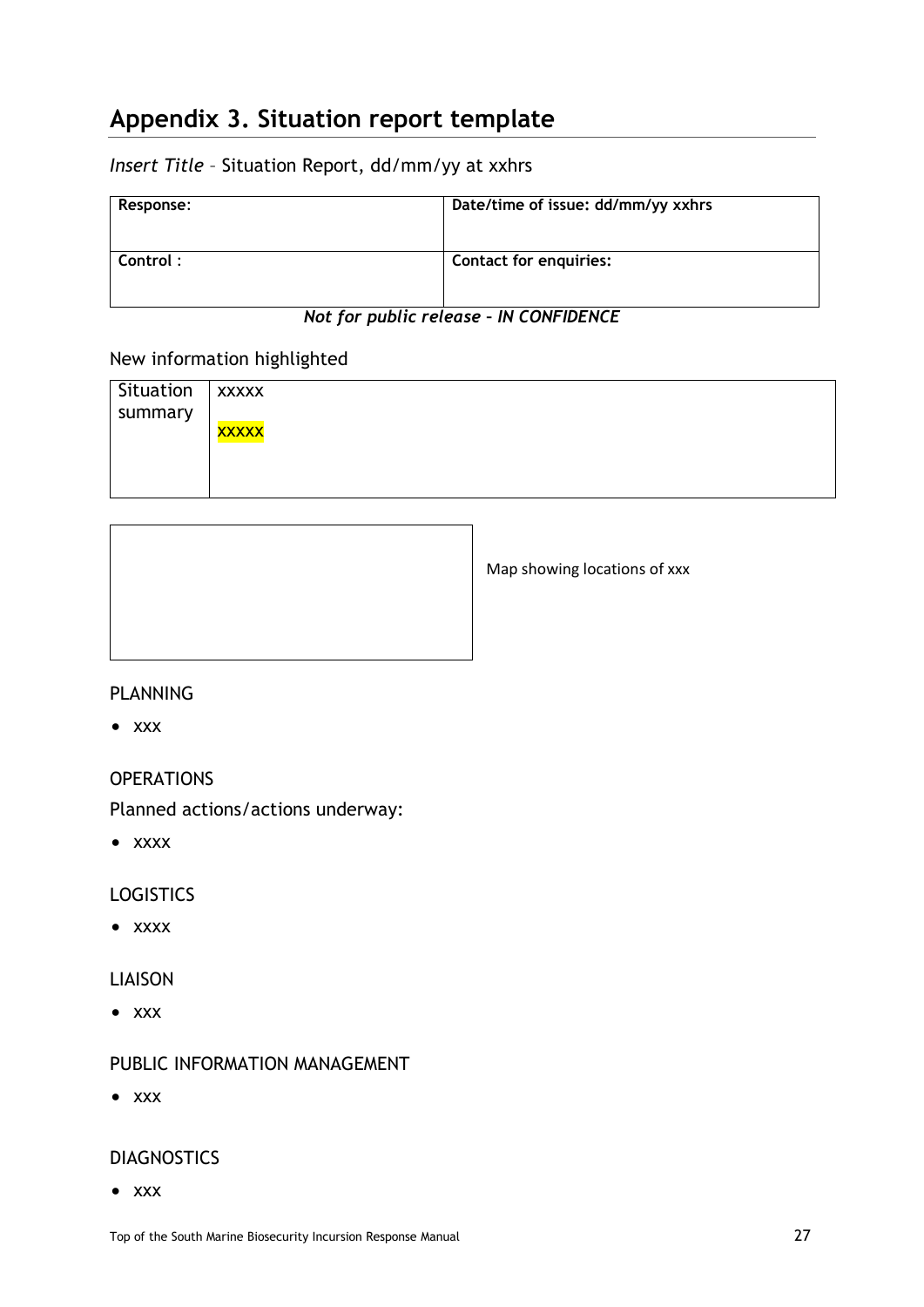# **Appendix 4. Response Prioritisation Tool**

| <b>Regional Coordinator:</b> | Key: | <b>Most likely fit</b> |
|------------------------------|------|------------------------|
| Date:                        |      | Less likely            |
| Risk organism:               |      | Not applicable         |

<span id="page-28-0"></span>

| IMPORTANCE OF RISK ORGANISM |                                                                                                                                                      |                                                                                                                                                                                                                                                    |                                                                                                                                         |                                                                             |  |  |  |  |  |  |
|-----------------------------|------------------------------------------------------------------------------------------------------------------------------------------------------|----------------------------------------------------------------------------------------------------------------------------------------------------------------------------------------------------------------------------------------------------|-----------------------------------------------------------------------------------------------------------------------------------------|-----------------------------------------------------------------------------|--|--|--|--|--|--|
|                             | Priority 1: High importance.                                                                                                                         | Priority 2: Medium<br>importance.                                                                                                                                                                                                                  | Priority 3: Low importance.                                                                                                             | <b>Comments: Key factors</b><br>influencing importance/<br>priority rating. |  |  |  |  |  |  |
| Economic Impact             | Likely to have significant impacts<br>for trade (or stops trade) or<br>production in industries with<br>medium-large contribution to TOS<br>economy. | Likely to have small impacts for<br>trade or production in<br>industries with relatively large<br>contribution to TOS economy or<br>large impacts to trade or<br>production in industries with<br>relatively small contribution to<br>TOS economy. | Likely to have small or no<br>impacts for trade or<br>production in industries with<br>relatively small contribution<br>to TOS economy. |                                                                             |  |  |  |  |  |  |
| Environmental<br>Impact     | Likely to have impacts for iconic<br>species or locations or severe<br>ecological disturbance affecting<br>biodiversity or conservation values.      | Possible but unknown impacts<br>for iconic species or locations,<br>or likelihood of small-scale<br>ecological disturbance.                                                                                                                        | Not likely to impact iconic<br>species or locations,<br>ecological disturbance<br>unlikely.                                             |                                                                             |  |  |  |  |  |  |
| Health Impact               | Likely to kill or negatively impact<br>human health on a significant scale                                                                           | Likely to moderately impact<br>human health on a moderate<br>scale.                                                                                                                                                                                | Small or no human health<br>impacts likely.                                                                                             |                                                                             |  |  |  |  |  |  |
| Socio-cultural Impact       | Likely to have significant impacts<br>on Maori, TOS identity or way of<br>life, animal welfare, or culturally<br>important amenity values.           | Likely to have medium impacts<br>on Maori, TOS identity or way<br>of life, animal welfare, or<br>culturally important amenity<br>values.                                                                                                           | Small or no significant socio-<br>cultural impacts likely.                                                                              |                                                                             |  |  |  |  |  |  |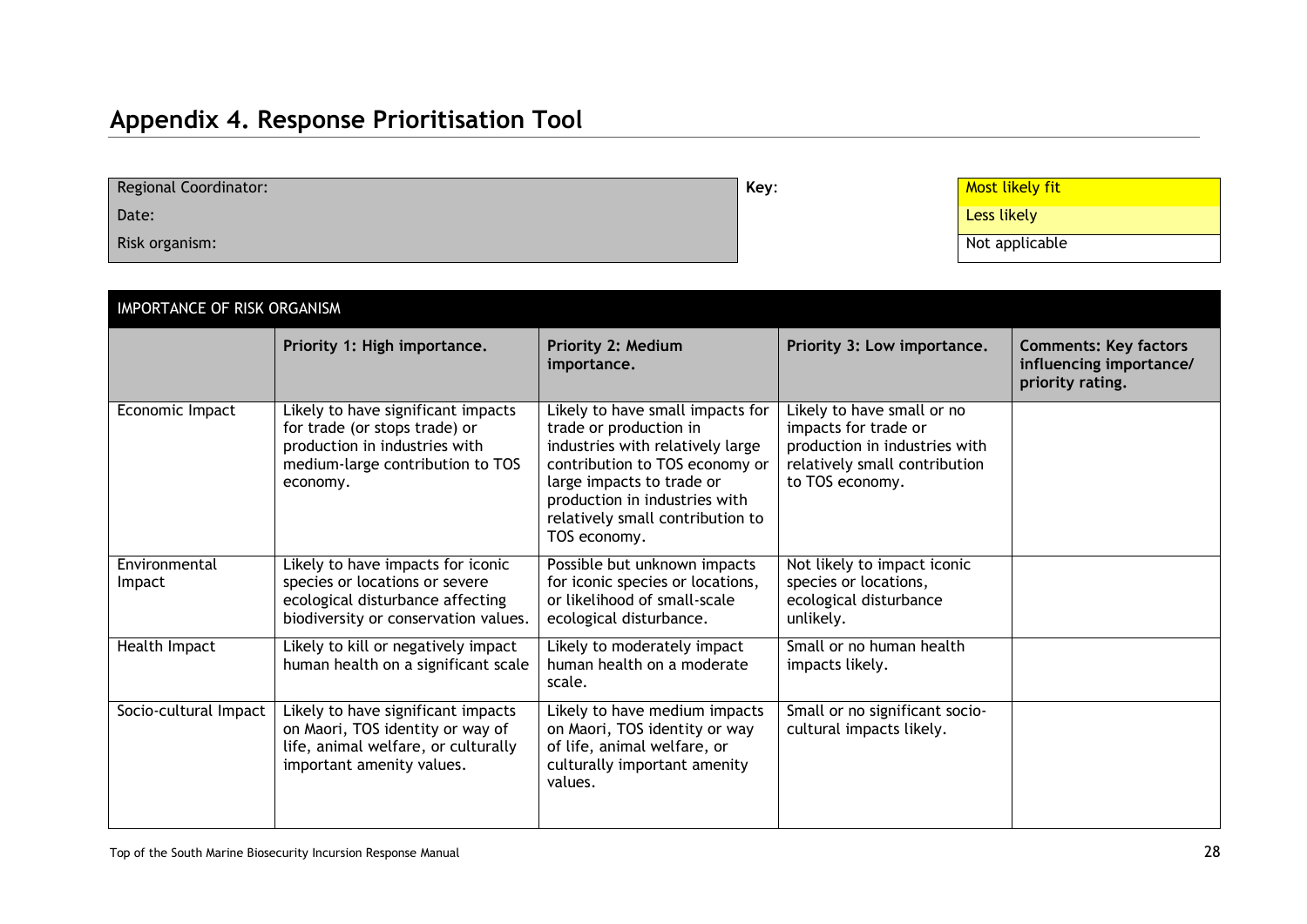| <b>COMPLEXITY OF RESPONSE</b>                                                         |                                                                                                   |                                                                                                                                                                                                         |                                                                                                                                                                 |                                                                  |
|---------------------------------------------------------------------------------------|---------------------------------------------------------------------------------------------------|---------------------------------------------------------------------------------------------------------------------------------------------------------------------------------------------------------|-----------------------------------------------------------------------------------------------------------------------------------------------------------------|------------------------------------------------------------------|
|                                                                                       | Lower complexity                                                                                  | <b>Medium complexity</b>                                                                                                                                                                                | <b>Higher complexity</b>                                                                                                                                        | <b>Comments: Key factors</b><br>influencing complexity<br>rating |
| What is the current<br>distribution of the<br>organism in TOS?                        | Distribution is known and limited                                                                 | Distribution is unknown but<br>probably limited                                                                                                                                                         | Distribution is widespread, or<br>unknown but probably<br>widespread throughout TOS                                                                             |                                                                  |
| What is the ability of the<br>organism to spread and<br>establish?                    | Low invasive potential                                                                            | Unknown                                                                                                                                                                                                 | High or significant based on<br>overseas experience or TOS-<br>specific analysis                                                                                |                                                                  |
| To what degree do the<br>methods exist for<br>detection?                              | Surveillance systems can achieve<br>high sensitivity and specificity                              | Surveillance systems can<br>achieve satisfactory<br>sensitivity and specificity                                                                                                                         | Sensitivity or specificity of<br>surveillance systems likely to<br>be problematic                                                                               |                                                                  |
| To what degree will<br>vector controls slow the<br>spread or contain the<br>organism? | Controls are likely to contain or<br>significantly slow spread                                    | Control systems can probably<br>contain or slow spread, but<br>we don't know how much                                                                                                                   | Control systems unlikely to<br>contain or slow spread                                                                                                           |                                                                  |
| Do the methods exist to<br>control the organism?                                      | Effective methods exist for<br>eliminating organism populations                                   | Effective methods exist for<br>control/contain populations<br>and may achieve local<br>elimination                                                                                                      | Effective methods for control<br>or elimination do not exist or<br>control/elimination would be<br>difficult to achieve                                         |                                                                  |
| What level/skill of<br>human resource is<br>required?/ Are they<br>accessible?        | Taking action would require<br>easily accessible<br>technical/operational<br>skills/expertise     | Required technical/<br>operational skills/expertise is<br>generally available, but some<br>critical resource may be<br>difficult or take time to<br>access. This could affect or<br>delay taking action | Getting access to critical<br>technical/operational<br>skills/experience to support<br>taking action will present a<br>major challenge                          |                                                                  |
| Are the tools/equipment<br>required for taking<br>action<br>available/accessible?     | Tools and equipment required<br>for taking action are ready to<br>go, or should be easy to access | We should be able to access<br>the tools and equipment<br>required for taking action,<br>but it may take some time                                                                                      | Getting access to the tools and<br>equipment required for taking<br>action is likely to present a<br>major challenge and this may<br>affect or delay a response |                                                                  |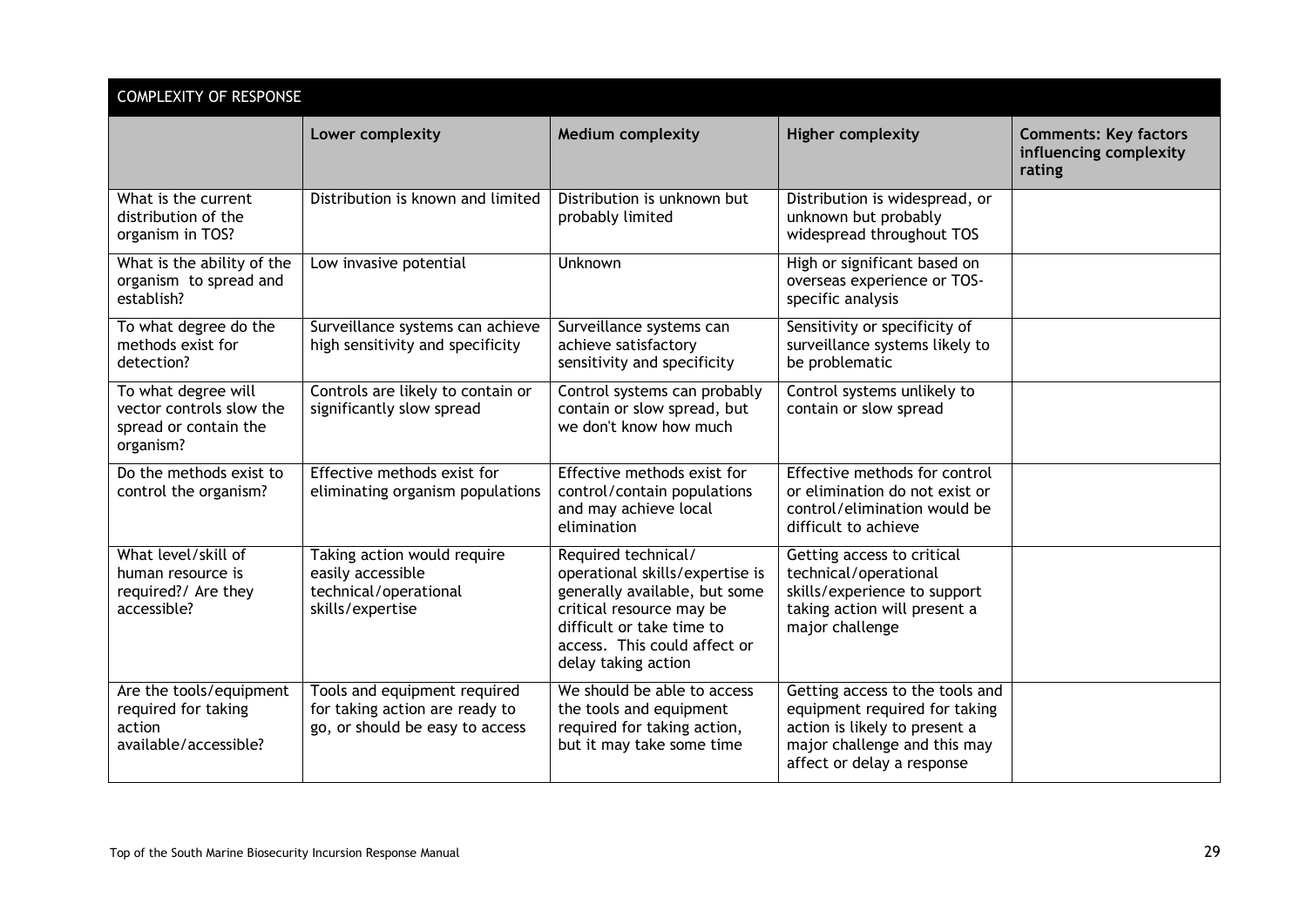| BARRIERS TO SUCCESS / OPPORTUNITIES TO EFFECTIVELY MANAGING THE RISKS POSED BY THE ORGANISM |                                                                                                                                                                                   |                                                                                                                                                                                                            |                                                                                                                                                                                                  |                                                                                |  |  |  |
|---------------------------------------------------------------------------------------------|-----------------------------------------------------------------------------------------------------------------------------------------------------------------------------------|------------------------------------------------------------------------------------------------------------------------------------------------------------------------------------------------------------|--------------------------------------------------------------------------------------------------------------------------------------------------------------------------------------------------|--------------------------------------------------------------------------------|--|--|--|
|                                                                                             | Low                                                                                                                                                                               | Medium                                                                                                                                                                                                     | Significant                                                                                                                                                                                      | <b>COMMENTS: Key factors</b><br>influencing barriers /<br>opportunities rating |  |  |  |
| What is the existing<br>regulatory status?                                                  | New Organisms, Prohibited<br>Organisms, Notifiable<br>Organisms, Genetically Modified<br>Organisms, Illegal imports with<br>high prosecution potential,<br>unauthorised goods     | Unwanted organisms,<br>regulated pests, risk goods                                                                                                                                                         | Non-regulated pests                                                                                                                                                                              |                                                                                |  |  |  |
| Stakeholder concern /<br>support                                                            | Stakeholders/specific interest<br>groups are unlikely to oppose<br>attempts at control.<br>Stakeholders are likely to<br>support taking action or may be<br>willing to contribute | There may be some concern<br>about attempts at control.<br>The stakeholder community is<br>likely to be divided, but some<br>specific interest groups may<br>have high expectations about<br>taking action | Stakeholders/specific interest<br>groups are likely to strongly<br>oppose attempts at control                                                                                                    |                                                                                |  |  |  |
| Public concern / support                                                                    | Attempts at control are unlikely<br>to cause wider public concern.<br>The public are likely to support<br>taking action                                                           | There is likely to be some<br>public concern about<br>attempts at control                                                                                                                                  | There is likely to be high<br>public concern around<br>attempts at control                                                                                                                       |                                                                                |  |  |  |
| Are there any legislative<br>barriers to taking action?<br>eg.RMA, HSNO                     | There are no legislative barriers                                                                                                                                                 | There are legislative barriers<br>but these can be resolved                                                                                                                                                | Legislative barriers will affect<br>the outcome or delay the<br>response                                                                                                                         |                                                                                |  |  |  |
| Is the organism<br>associated with a<br>controllable pathway?                               | The organism is clearly<br>associated with an identifiable<br>pathway and there are likely to<br>be actions we can take to<br>mitigate the risk of future<br>events               | The organism-pathway<br>association is likely to be<br>random (eg. hitchhiker), but<br>mitigation measures are likely<br>to exist that could reduce the<br>risk of future events                           | The likely pathway of entry<br>cannot be easily identified<br>and/or it would be difficult to<br>take action to mitigate the<br>risk of future events (eg.<br>organisms blown in on the<br>wind) |                                                                                |  |  |  |
| <b>DECISION ON PRIORITY:</b>                                                                |                                                                                                                                                                                   |                                                                                                                                                                                                            | (Consider overall importance and complexity and barriers/opportunities)                                                                                                                          |                                                                                |  |  |  |
| KEY FACTORS INFLUENCING DECISION:                                                           |                                                                                                                                                                                   |                                                                                                                                                                                                            |                                                                                                                                                                                                  |                                                                                |  |  |  |
| <b>CHALLENGES:</b>                                                                          |                                                                                                                                                                                   |                                                                                                                                                                                                            |                                                                                                                                                                                                  |                                                                                |  |  |  |
| <b>OPPORTUNITIES / BARRIERS TO SUCCESS:</b>                                                 |                                                                                                                                                                                   |                                                                                                                                                                                                            |                                                                                                                                                                                                  |                                                                                |  |  |  |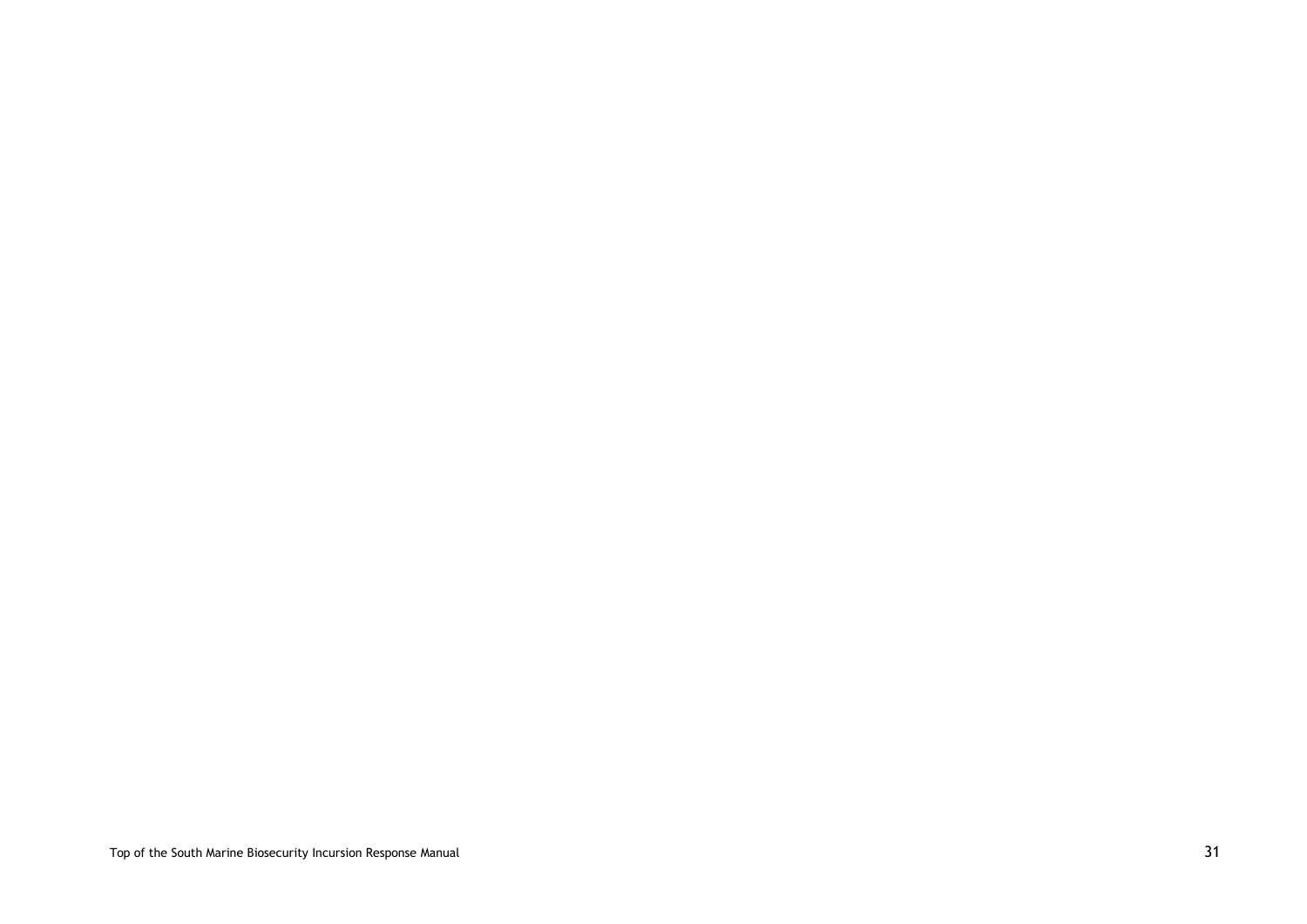# <span id="page-32-0"></span>**Appendix 5. Response Action Plan**

| Response:                | Sabella              | Workstream/s:                                                | Planning, Intelligence & Operations   Action Plan #:                             | 11 |
|--------------------------|----------------------|--------------------------------------------------------------|----------------------------------------------------------------------------------|----|
| Time &<br>Date           | dd/mm/yy.            |                                                              | This action plan comes into effect as of dd/mm/yy and will remain in place until |    |
| Response<br><b>Tasks</b> | 2.<br>3.<br>4.<br>5. | Task one<br>Task two<br>Task three<br>Task four<br>Task five |                                                                                  |    |

| Objectives/<br><b>Activity</b>                       | <b>Strategies</b>      | <b>Tasks</b>                                                                                                                           | <b>Comments/Risks/Issues</b>                                                                                                                                                                                                                                                                                      | Who is<br>leading<br>work?<br>When<br>completed? |
|------------------------------------------------------|------------------------|----------------------------------------------------------------------------------------------------------------------------------------|-------------------------------------------------------------------------------------------------------------------------------------------------------------------------------------------------------------------------------------------------------------------------------------------------------------------|--------------------------------------------------|
| Mitigate risk<br>posed by<br>fouled<br>vessels       | Surveillance           | Identify all high<br>risk vessels in<br>harbour<br>(includes vessels<br>moving to/from<br>mussel farms -<br>refer to mussel<br>farms). | Some high risk vessels may have<br>been absent from the harbour<br>during recent inspection, or new<br>high risk vessels arrived<br>afterwards. Risk that Sabella on<br>these vessels spawned while in<br>the harbour - refer to harbour<br>surveillance.                                                         |                                                  |
|                                                      | Tracing                | Trace back &<br>trace forward<br>high risk vessels<br>(also refer to<br>mussel farms).                                                 | Some high risk vessels may have<br>moved to other locations within<br>the harbour & wider region.                                                                                                                                                                                                                 |                                                  |
|                                                      | Organism<br>management | Clear all Sabella<br>from high risk<br>vessels - urgent<br>measures.                                                                   | Mitigate immediate risk posed by<br>Sabella. Risk that not all Sabella<br>recovered.                                                                                                                                                                                                                              |                                                  |
|                                                      |                        | Defoul high risk<br>vessels or<br>remove from<br>region.                                                                               | Ensure defouling is undertaken<br>with minimal risk of spread of<br>marine pests (e.g. Styela clava,<br>Undaria as well as Sabella).<br>Vessel owners should be<br>encouraged to apply antifouling<br>after defouling the hull. Without<br>antifouling, there is a high risk of<br>new UO's settling on the hull. |                                                  |
|                                                      |                        | Provide<br>infrastructure<br>for vessel hull<br>defouling &<br>antifouling.                                                            | Provide fabdock/s & local slip<br>facilities for range of vessel<br>sizes.                                                                                                                                                                                                                                        |                                                  |
| Mitigate risk<br>posed by<br>potentially<br>infested | Surveillance           | Identify all high<br>risk moorings in<br>region.                                                                                       | Part of a continuous mooring<br>inspection programme. Should<br>begin immediately with high risk<br>moorings - those in Harbour - to                                                                                                                                                                              |                                                  |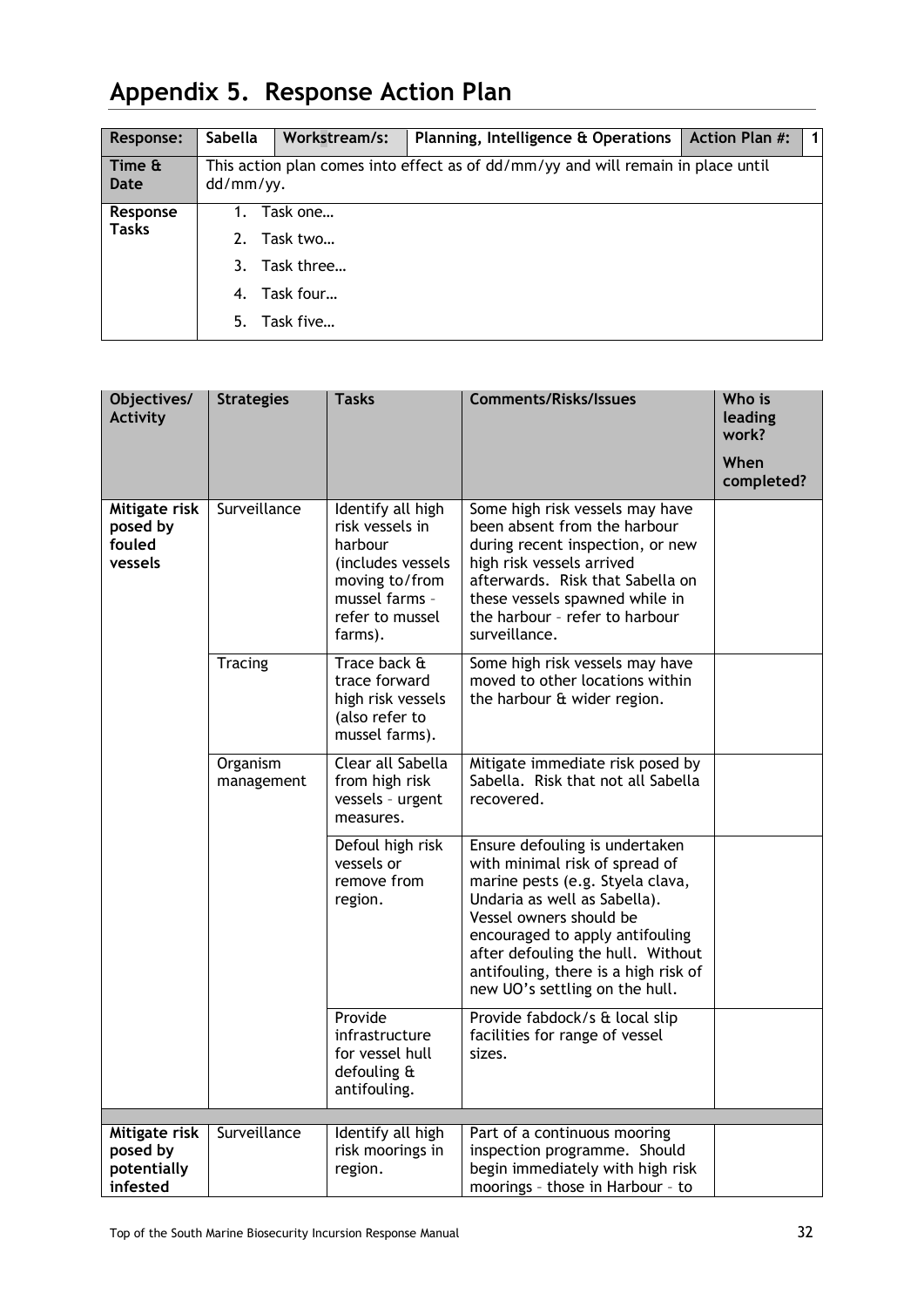| moorings                                                 |                        |                                                                                            | assess presence.                                                                                                                                                                                                           |  |
|----------------------------------------------------------|------------------------|--------------------------------------------------------------------------------------------|----------------------------------------------------------------------------------------------------------------------------------------------------------------------------------------------------------------------------|--|
|                                                          | Organism<br>management | Defoul all<br>moorings which<br>have more than<br>light biofouling.                        | Even light biofouling may harbour<br>juvenile Sabella, so should be<br>treated to mitigate risk.<br>Resource consent to use Chlorine<br>(dichlor) to spray mooring, chain<br>& block?                                      |  |
|                                                          |                        |                                                                                            |                                                                                                                                                                                                                            |  |
| Mitigate risk<br>posed by<br>infested<br>mussel<br>farms | Surveillance           | Identify all<br>infested mussel<br>farms in region.                                        | Should begin immediately with<br>high risk mussel farms. Carry out<br>risk profiling followed by<br>inspection of farms.                                                                                                   |  |
|                                                          | <b>Tracing</b>         | Backwards &<br>forwards tracing<br>of infested<br>farms,<br>equipment &<br>vessels.        | Urgent - begin with infested<br>farms & identify other at-risk<br>farms. Key risks are transfer of<br>mussels from infested farms to<br>new areas, movement of infested<br>vessels between farms.                          |  |
|                                                          | Organism<br>management | Treat infested<br>mussel farms.                                                            | Identify all feasible treatments,<br>prioritise for on-farm use. Aim<br>to collaborate with mussel<br>farmers in first instance. May<br>need to serve Notice of Direction<br>& RPN if there is a lack of co-<br>operation. |  |
| <b>Harbour</b>                                           | Surveillance           |                                                                                            |                                                                                                                                                                                                                            |  |
| surveillance                                             |                        | Ongoing<br>programme -<br>moorings,<br>vessels,<br>structures,<br>mussel farms,<br>seabed. | Supports ongoing elimination<br>programme, started dd/mm/yy.<br>Sabella on mussel farms not<br>detected by surveillance<br>programme - to adjust future<br>surveillance programme.                                         |  |
|                                                          | Organism<br>management | Hand removal of<br>any Sabella<br>tound.                                                   | Supports ongoing elimination<br>programme, started dd/mm/yy.<br>Dependent on densities found &<br>habitat found on.                                                                                                        |  |
|                                                          | Surveillance           |                                                                                            |                                                                                                                                                                                                                            |  |
| Regional<br>marine<br>biosecurity<br>surveillance        |                        | Develop<br>surveillance plan<br>for the coast<br>region.                                   | Regional surveillance to begin<br>2015/16 as part of long term plan<br>for marine pests.                                                                                                                                   |  |
|                                                          |                        | Implement<br>regional<br>surveillance<br>2015/16.                                          | Risk of detection of Sabella in<br>other locations requiring further<br>resources to achieve elimination<br>from the region.                                                                                               |  |
|                                                          | Organism<br>management | Identify &<br>undertake<br>appropriate<br>treatment<br>methods.                            | Dependent on marine pest<br>species, densities found &<br>habitat found on.                                                                                                                                                |  |

#### **Expected Resource Requirements for this Response**

- E.g. Staff numbers...
- E.g. Physical resources…
- Etc…
- **Action Plan prepared by:**  $\vert$  Action Plan approved by: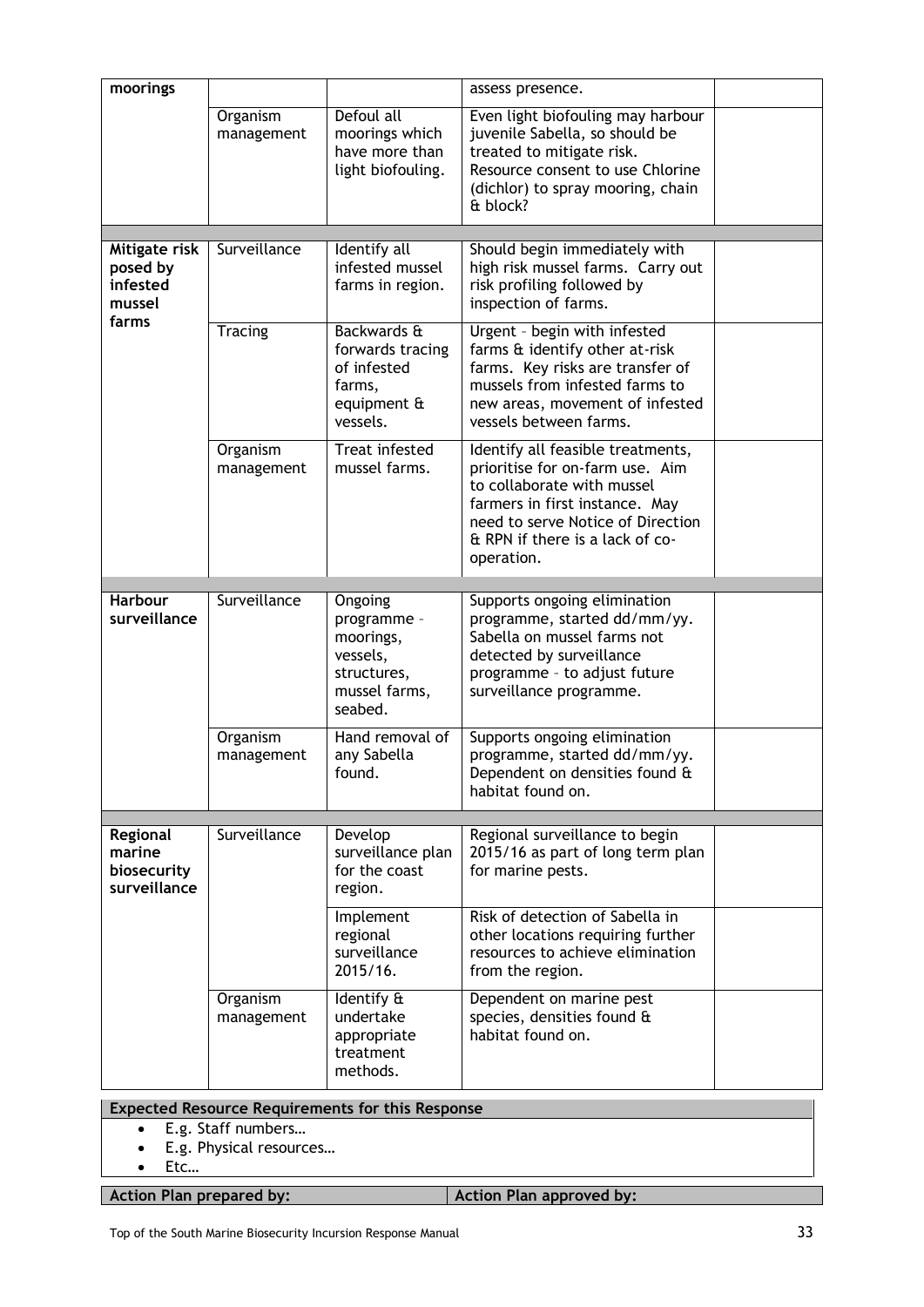| Name:     | Name:     |                     |
|-----------|-----------|---------------------|
| Position: | Position: | Incident Controller |
| Date:     | Date:     |                     |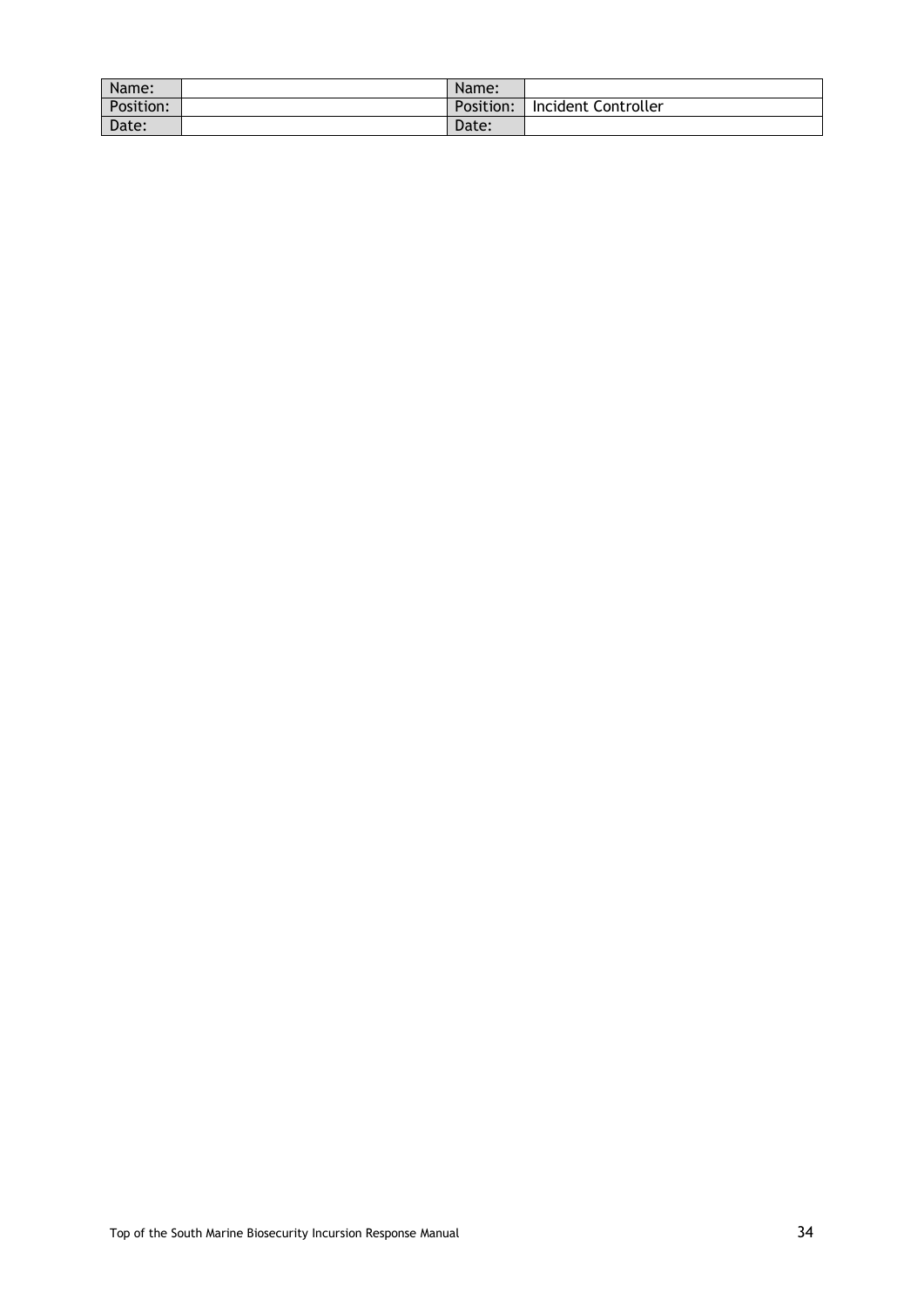<span id="page-35-0"></span>Top of the South Marine Biosecurity Partnership (http://www.marinebiosecurity.co.nz/)

## **Shipping schedules**

Port Nelson [http://www.portnelson.co.nz/shipping-information/shipping-schedule-14-day](http://www.portnelson.co.nz/shipping-information/shipping-schedule-14-day-history/)[history/](http://www.portnelson.co.nz/shipping-information/shipping-schedule-14-day-history/)

Port Marlborough<http://portmarlborough.co.nz/Shipping%20Schedules>

Top of the South and covers all New Zealand.<http://www.marinetraffic.com/>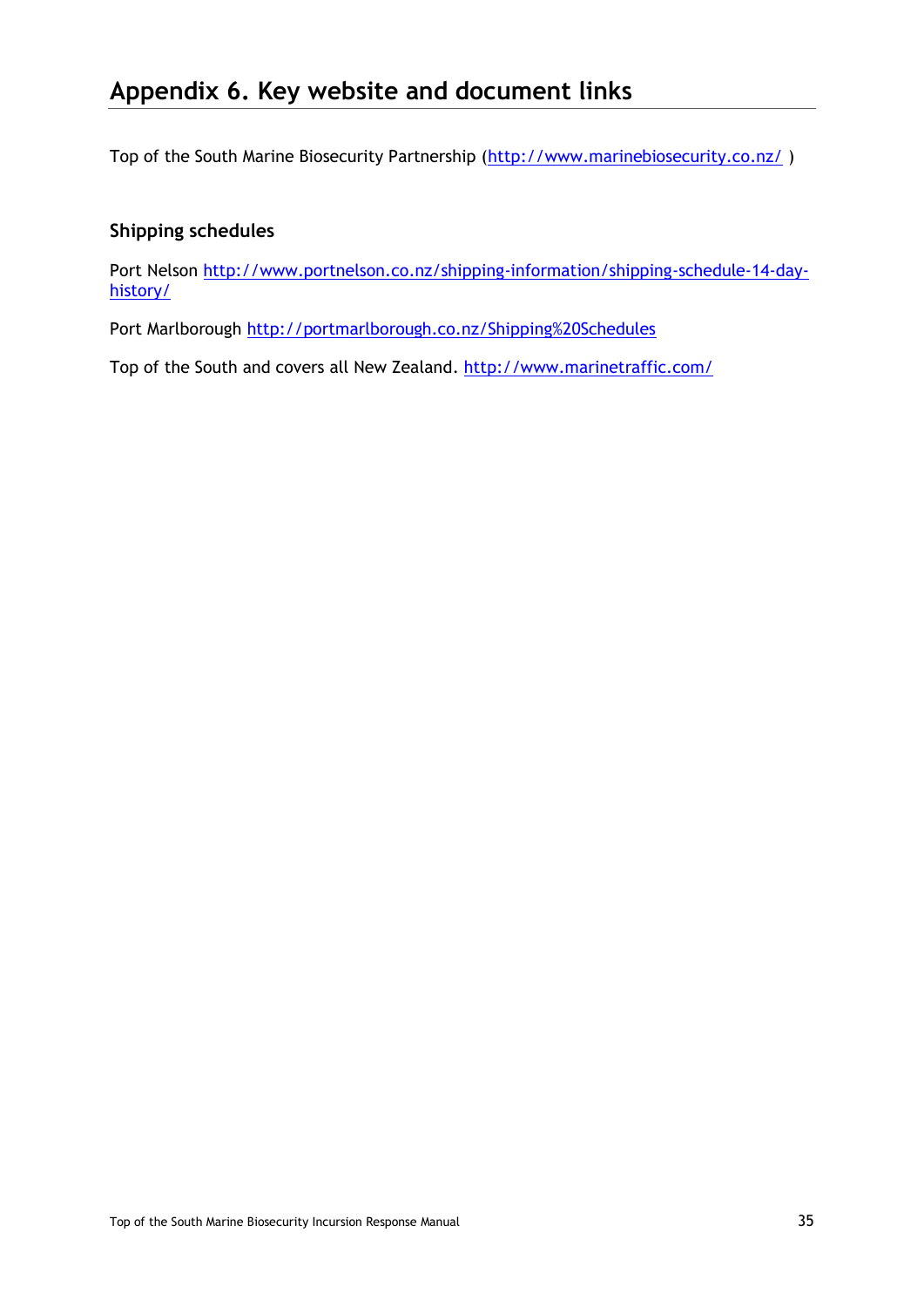## **Appendix 7. Haul-out and hard stand directory – Lower North Island, South Island and Chatham Islands**

<span id="page-36-0"></span>

| HAUL-OUT & HARD STAND DIRECTORY - LOWER NORTH ISLAND, SOUTH ISLAND, & CHATHAM ISLANDS |                                               |                                                          |                                |                                                                             |                                                                  |                             |                                                            |                              |                                                 |                                                                                                                                                                               |
|---------------------------------------------------------------------------------------|-----------------------------------------------|----------------------------------------------------------|--------------------------------|-----------------------------------------------------------------------------|------------------------------------------------------------------|-----------------------------|------------------------------------------------------------|------------------------------|-------------------------------------------------|-------------------------------------------------------------------------------------------------------------------------------------------------------------------------------|
| <b>FACILITY TYPE</b>                                                                  | <b>FACILITY NAME</b>                          | <b>PHYSICAL</b><br><b>LOCATION</b>                       | <b>CONTACT</b><br><b>PHONE</b> | <b>CONTACT EMAIL</b>                                                        | <b>WEBSITE</b>                                                   | <b>MAX</b><br><b>LENGTH</b> | <b>MAX</b><br><b>BEAM</b>                                  | <b>MAX</b><br><b>DRAUGHT</b> | <b>MAX</b><br><b>TONNAGE</b>                    | <b>NOTES</b>                                                                                                                                                                  |
| <b>TARANAKI</b>                                                                       |                                               |                                                          |                                |                                                                             |                                                                  |                             |                                                            |                              |                                                 |                                                                                                                                                                               |
| Crane (see note)                                                                      | Port Taranaki Ltd                             |                                                          | 06 751 0200                    | info@porttaranaki.c<br>0.nz                                                 | https://www.porttarana<br>ki.co.nz                               |                             |                                                            |                              |                                                 | No hard stand or haul-out facilities at Port Taranaki but a crane is<br>available if needed to lift vessels out of the water                                                  |
| <b>WHANGANUI</b>                                                                      |                                               |                                                          |                                |                                                                             |                                                                  |                             |                                                            |                              |                                                 |                                                                                                                                                                               |
|                                                                                       | Whanganui Port<br>(2010)                      | <b>Tod Street.</b><br>Castlecliff<br>Wharf.<br>Whanganui | 06 344 7684                    | Rachel.Haapu@wh<br>anganui.govt.nz or<br>Phil.McBride@whan<br>ganui.govt.nz | http://www.whanganui.<br>govt.nz                                 | 80m                         |                                                            | 5m                           |                                                 | Services offered include: Loading & unloading of vessels, storage<br>facilities, short & long-term berthage. Also, entering and exiting port<br>is tide dependant.            |
| <b>WELLINGTON</b>                                                                     |                                               |                                                          |                                |                                                                             |                                                                  |                             |                                                            |                              |                                                 |                                                                                                                                                                               |
| Boat lift, no hard<br>stand                                                           | <b>Chaffers Marina</b>                        | Clyde Quay<br>Wharf, Herd<br>Street.<br>Wellington       | 04 382 9300                    | office@chaffersmari<br>na.co.nz                                             | www.chaffersmarina.c<br>0.nz                                     | 20m                         | 5.5 <sub>m</sub>                                           | 3m                           | 35                                              | Advanced notification required prior to use.                                                                                                                                  |
| Haul-out                                                                              | Seaview Marina<br>ht                          | 100 Port Road,<br>Seaview,<br>Lower Hutt,<br>Wellington  | 04 568 3736                    | admin@seaviewmar<br>ina.co.nz                                               | www.seaviewmarina.c<br>0.nz                                      | 22m                         | 5.4 <sub>m</sub>                                           | 3.5m @ high<br>tide          | $50\,$                                          | 50 tonne Marine Travel Lift Machine                                                                                                                                           |
| <b>NELSON</b>                                                                         |                                               |                                                          |                                |                                                                             |                                                                  |                             |                                                            |                              |                                                 |                                                                                                                                                                               |
| Haul-out and<br>hardstand                                                             | Nelson Marina                                 | 3 Cross Quay.<br>Nelson                                  | 03 546 7768                    | hardstand@nelmac.<br>CO.NZ                                                  | http://nelson.govt.nz/s<br>ervices/facilities/nelson<br>-marina/ | 23m                         | 5.8 <sub>m</sub>                                           | 3m                           | 48                                              | 50 tonne travel lift on site. Bookings required.                                                                                                                              |
| Slipway                                                                               | Calwell Slipway<br>Nelson Ltd                 | 6 Rogers St,<br>Port Nelson,<br>Nelson 7010              | 03 539 3801:<br>027 278 3777   | andy.wills@portnels<br>on.co.nz                                             | http://www.portnelson.<br>CO.NZ                                  | Max:75m<br>Min: 18m         | 13 <sub>m</sub>                                            | 5.5m                         | Max: 2500<br>displacement<br>tonnes<br>Min: 100 | Prior booking required with variable waiting times depending on<br>demand.                                                                                                    |
| Slipway                                                                               | Nelson Slipway<br>Ltd                         | 95-107<br>Vickerman St.<br>Port Nelson                   | 03 545 6645;<br>021 248 9139   | nelsonslipway@mar<br>ineandgeneral.co.nz                                    | http://www.nelsonslipw<br>ay.co.nz                               | 25m                         | 6.8m<br>boat<br>cradle.<br>Flat<br>bottom<br>barge<br>9.5m | 3.2 <sub>m</sub>             | up to 130                                       | Marine railway with traverse and side rails. Blasting and wash down<br>facilities, engineering, painting, boat builders, marine electrical<br>etc.available. Bookings needed. |
| <b>HAVELOCK</b>                                                                       |                                               |                                                          |                                |                                                                             |                                                                  |                             |                                                            |                              |                                                 |                                                                                                                                                                               |
| Slipway                                                                               | <b>Havelock Slipway</b>                       | 14 Rose Street<br>Havelock 7100                          | 03 574 2476                    | info@havelockslipw<br>ay.co.nz                                              | www.havelockslipway.<br>co.nz                                    | 50m                         | $-7.5m$                                                    | 2.5m                         | Mono 120<br>ton, Barge<br>200 ton               | Have bookings throughout the year but can shuffle to accommodate.                                                                                                             |
| <b>MARLBOROUGH</b>                                                                    |                                               |                                                          |                                |                                                                             |                                                                  |                             |                                                            |                              |                                                 |                                                                                                                                                                               |
| Haul out and<br>hardstand                                                             | <b>Tory Channel</b><br><b>Contracting Ltd</b> | Lagoon Road,<br>Picton                                   | 03 573 7975                    | slipway@tccboats.c<br>om                                                    | http://tccboats.com/                                             | 30 <sub>m</sub>             | 10 <sub>m</sub>                                            | 4m                           | 200                                             |                                                                                                                                                                               |
| Haul-out and<br>hardstand                                                             | Waikawa Marina                                | Beach Rd,<br>Waikawa 7220                                | 03 520 3395                    | waikawahardstand<br>@msmarinas.co.nz                                        |                                                                  | 60 feet                     | 5.1 <sub>m</sub>                                           | 2.4 <sub>m</sub>             | 35                                              | 35 tonne travel lift. Bookings required.                                                                                                                                      |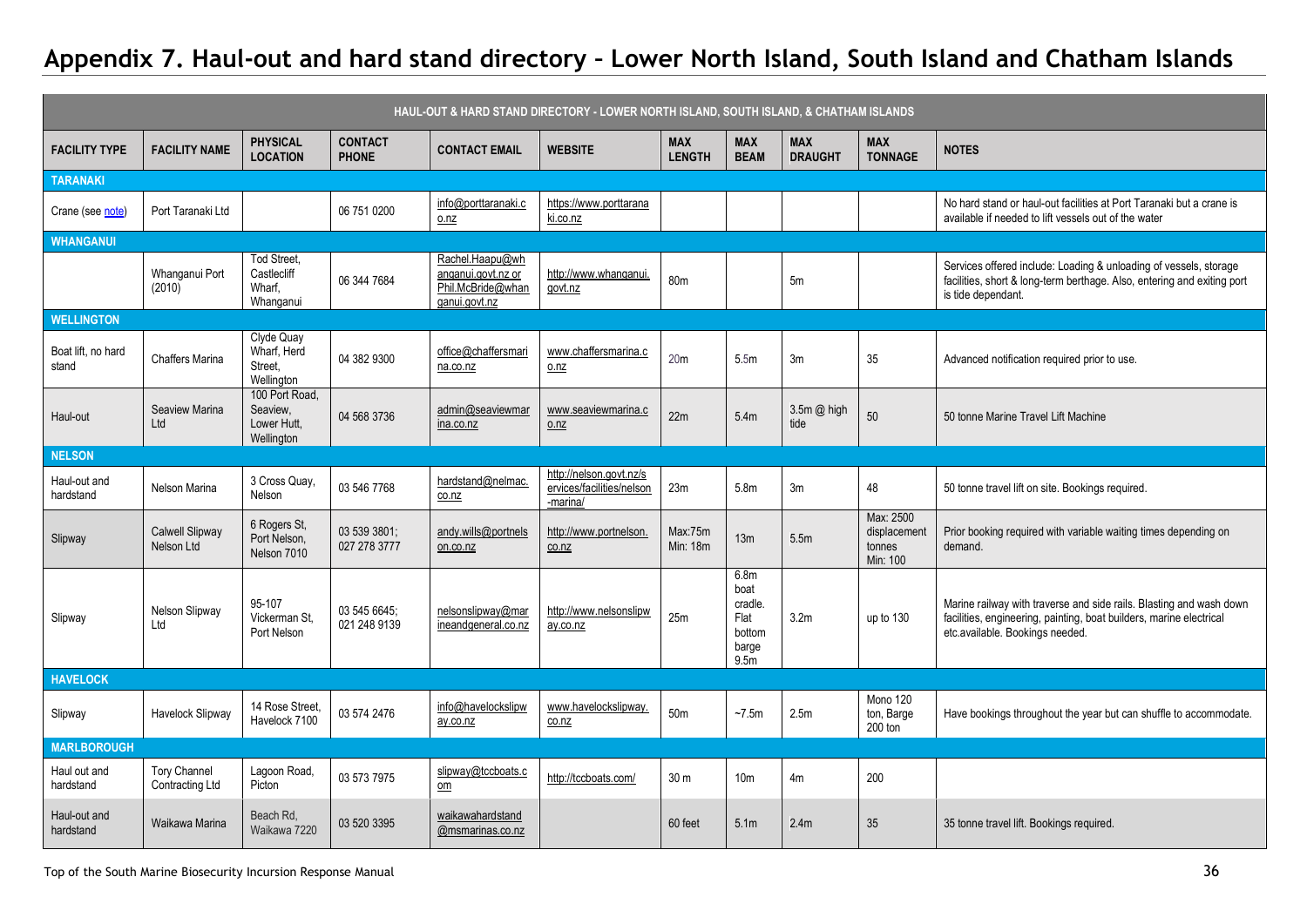| <b>FACILITY TYPE</b> | <b>FACILITY NAME</b>               | <b>PHYSICAL</b><br><b>LOCATION</b>                                     | <b>CONTACT</b><br><b>PHONE</b>                             | <b>CONTACT EMAIL</b>                                   | <b>WEBSITE</b>                         | <b>MAX</b><br><b>LENGTH</b>                                     | <b>MAX</b><br><b>BEAM</b>                                             | <b>MAX</b><br><b>DRAUGHT</b>                                               | <b>MAX</b><br><b>TONNAGE</b>                                | <b>NOTES</b>                                                                                                                                                               |
|----------------------|------------------------------------|------------------------------------------------------------------------|------------------------------------------------------------|--------------------------------------------------------|----------------------------------------|-----------------------------------------------------------------|-----------------------------------------------------------------------|----------------------------------------------------------------------------|-------------------------------------------------------------|----------------------------------------------------------------------------------------------------------------------------------------------------------------------------|
| <b>KAIKOURA</b>      |                                    |                                                                        |                                                            |                                                        |                                        |                                                                 |                                                                       |                                                                            |                                                             |                                                                                                                                                                            |
| Slipway              | Kaikoura<br>Fishermans<br>Slipway  |                                                                        | 03 319 5026                                                |                                                        | https://www.kaikoura.q<br>ovt.nz/      |                                                                 |                                                                       |                                                                            |                                                             | Contact Kaikoura District Council                                                                                                                                          |
| <b>CANTERBURY</b>    |                                    |                                                                        |                                                            |                                                        |                                        |                                                                 |                                                                       |                                                                            |                                                             |                                                                                                                                                                            |
| Slipway              | Christchurch<br>Yacht Club         | Moncks Bay,<br>Redcliffs.<br>Christchurch                              |                                                            |                                                        | https://sailcyc.wixsite.c<br>om/mysite |                                                                 |                                                                       |                                                                            |                                                             |                                                                                                                                                                            |
| Haul-out             | <b>Naval Point Club</b>            | 16 Marina<br>Accessway,<br>Magazine Bay,<br>Lyttelton,<br>Christchurch | Office: 03 328<br>7029<br>Haul-out: 03 328<br>8067         | haulout@navalpoint.<br>$\frac{\text{co.nz}}{\text{c}}$ | www.navalpoint.co.nz                   | 13m                                                             | 3.4 <sub>m</sub>                                                      | 2.2 <sub>m</sub>                                                           | 13                                                          | Call the haul-out number and leave a message. Dan will call back.                                                                                                          |
| Slipway              | <b>Stark Bros</b>                  | <b>Cyrus Williams</b><br>Quay, Lyttelton                               | 03 328 8550                                                | info@starkbros.co.n<br>$\underline{\mathsf{z}}$        | www.starkbros.co.nz                    | 20m                                                             | 4.9 <sub>m</sub>                                                      | 2.1 <sub>m</sub>                                                           | 45                                                          |                                                                                                                                                                            |
| Dry dock             | Lyttelton, Port of<br>Christchurch | Godley Quay,<br>Lyttelton                                              | 03 328 7821                                                | Moses.Shirkolkar@l<br>pc.co.nz                         | www.lpc.co.nz                          | Floor<br>length:<br>137.15m<br>Top<br>length:<br>146.75m        | Entranc<br>e width:<br>18.80m<br>Floor<br>width:<br>14m               | 5.8 (subject<br>to vessel<br>type)                                         | Please<br>contact Dry<br>Dock Master<br>for<br>confirmation | Electric Pumps take three hours to pump the dock dry.                                                                                                                      |
| Patent slip          | Lyttelton, Port of<br>Christchurch | Godley Quay,<br>Lyttelton                                              | 03 328 7821                                                | Moses.Shirkolkar@l<br>pc.co.nz                         | www.lpc.co.nz                          | Please<br>contact<br>Dry Dock<br>Master for<br>confirmati<br>on | Please<br>contact<br>Dry<br>Dock<br>Master<br>for<br>confirm<br>ation | 3m                                                                         | 150 Metric<br>Ton                                           | South of the patent slip there is a one-lane slipway for trailer boats.                                                                                                    |
| Slipway              | Akaroa Yacht<br>Club               | Akaroa Yacht<br>Club Inc.<br>Beach Road,<br>Akaroa                     | Club House 03<br>304 7532<br>Club Secretary 03<br>304 7651 | secretary@akaroay<br>achtclub.com                      | www.akaroayachtclub.<br>com            |                                                                 |                                                                       |                                                                            |                                                             | The club offers a haul out service on the slipway. Please contact<br>John Dampier Crossley for availability and haul out specifications on<br>03 304 8092 or 027 445 4828. |
| <b>GREYMOUTH</b>     |                                    |                                                                        |                                                            |                                                        |                                        |                                                                 |                                                                       |                                                                            |                                                             |                                                                                                                                                                            |
| Haul-out             | Port of<br>Greymouth               | Erua Moana<br>Lagoon,<br>Blaketown,<br>Greymouth                       | 03 768 5666                                                | port@greydc.govt.n<br>$\underline{\mathsf{z}}$         | www.greydc.govt.nz                     | 18m                                                             | 6 <sub>m</sub>                                                        | Depends on<br>the lagoon<br>depth at the<br>time, $\sim$ 3m at<br>low tide | 80                                                          | Advanced notification required prior to use.                                                                                                                               |
| <b>OTAGO</b>         |                                    |                                                                        |                                                            |                                                        |                                        |                                                                 |                                                                       |                                                                            |                                                             |                                                                                                                                                                            |
| Slipway              | Port Otago                         | 15 Beach St.<br>Port Chalmers<br>9023                                  | 03 472 7890                                                |                                                        | https://www.portotago.<br>co.nz/       |                                                                 |                                                                       |                                                                            | Several<br>hundred<br>tonnes                                | There is a range of private and commercial haul out facilities<br>available in Otago Harbour. Contact Port Otago directly and/or visit<br>https://www.portotago.co.nz/     |
| Haul-out             | Oamaru                             |                                                                        | Rachel McNeill<br>03 433 0300; 027<br>702 3802             | rmcneill@waitaki.go<br>vt.nz                           | www.waitaki.govt.nz                    |                                                                 |                                                                       |                                                                            | $\overline{7}$                                              | Contact Rachel McNeill from the Waitaki District Council for further<br>information.                                                                                       |